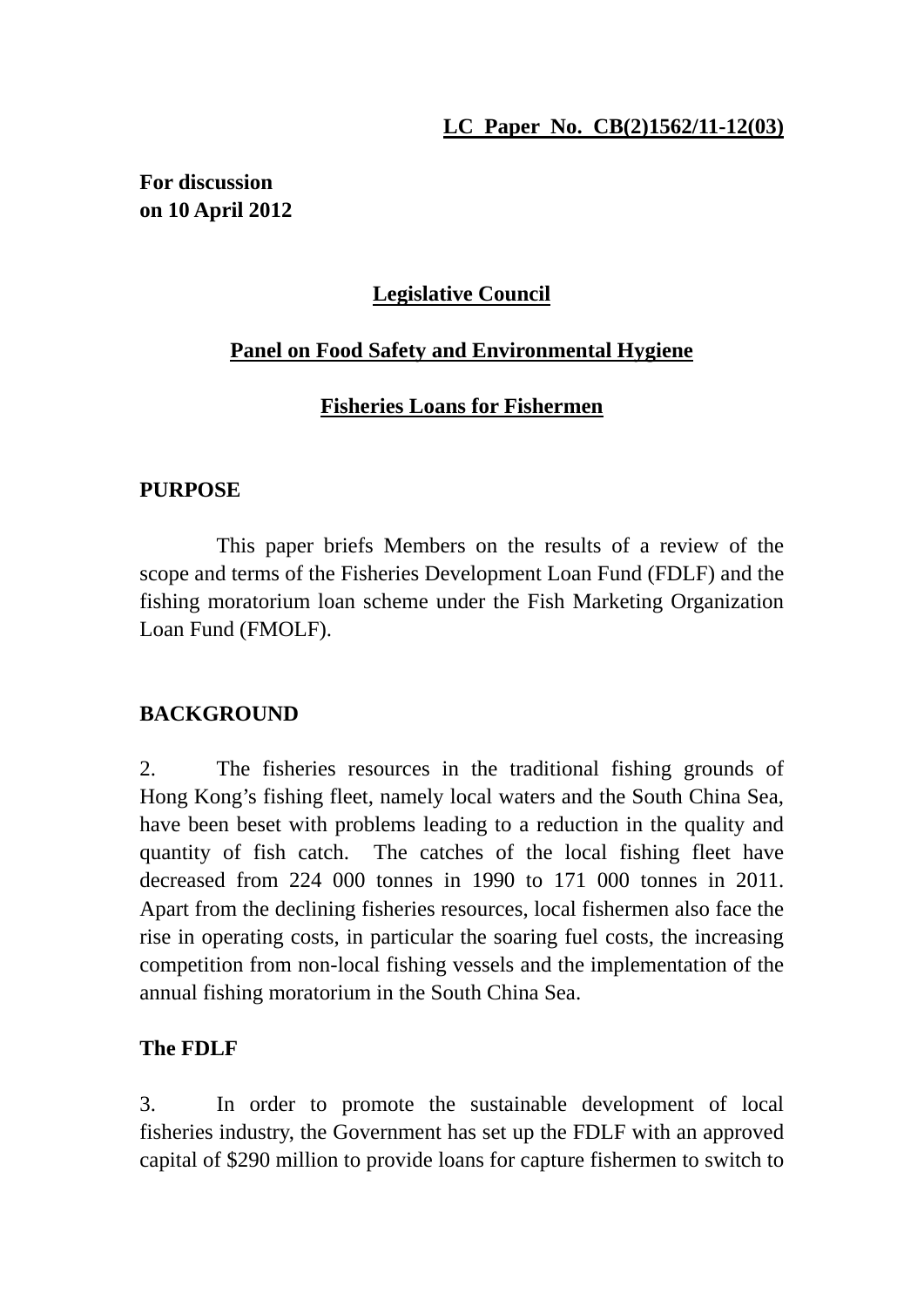sustainable fisheries or related operations, and for fish farmers to develop sustainable aquaculture business. Fishermen and fish farmers may borrow loans from the FDLF at an interest rate of 2.5% per annum (p.a.) and a rate based on the no-gain-no-loss (NGNL) principle<sup>1</sup> respectively. The borrowers need to provide suitable guarantors and adequate collateral for the loans. Newly constructed fishing vessels and converted vessels provided as collateral will be accepted up to 75% of the vessel's construction cost and 95% of the estimated market selling price of the vessel respectively, or a maximum of \$5 million, whichever is the lower. The current scope of FDLF does not cover fish collectors.

4. In 2010, the Committee on Sustainable Fisheries (CSF)<sup>2</sup> recommended, among others, a review of the existing terms and processing procedures of the FDLF, such as providing loans for improving environmental friendliness and cost effectiveness of fishing vessels, and making appropriate adjustments where necessary so as to match the fisheries community's needs for developing or switching to modernised and sustainable fisheries. Areas recommended for review include purposes of the loans, application eligibility, interest rates, loan guarantees and security requirements. The local fisheries community has also repeatedly urged the Government to relax such terms and conditions of the FDLF so that the loan fund would better meet their needs to develop sustainable fisheries.

5. Besides, the Chief Executive announced in his 2010-11 and 2011-12 Policy Addresses that the Government will –

- (a) implement a basket of fisheries management measures, including banning trawling in Hong Kong waters through legislation; and
- (b) put forward a bill in the 2011/12 legislative session to set up a registration system for local fishing vessels and prohibit non-local fishing vessels from operating in Hong Kong waters, and provide for the designation of fisheries protection areas.

 $\frac{1}{1}$ The NGNL rate is 1.674% as at June 2011.

<sup>&</sup>lt;sup>2</sup> CSF was established by the Government in 2006 to study the long term goals, directions and feasible options for the sustainable development of the fisheries industry.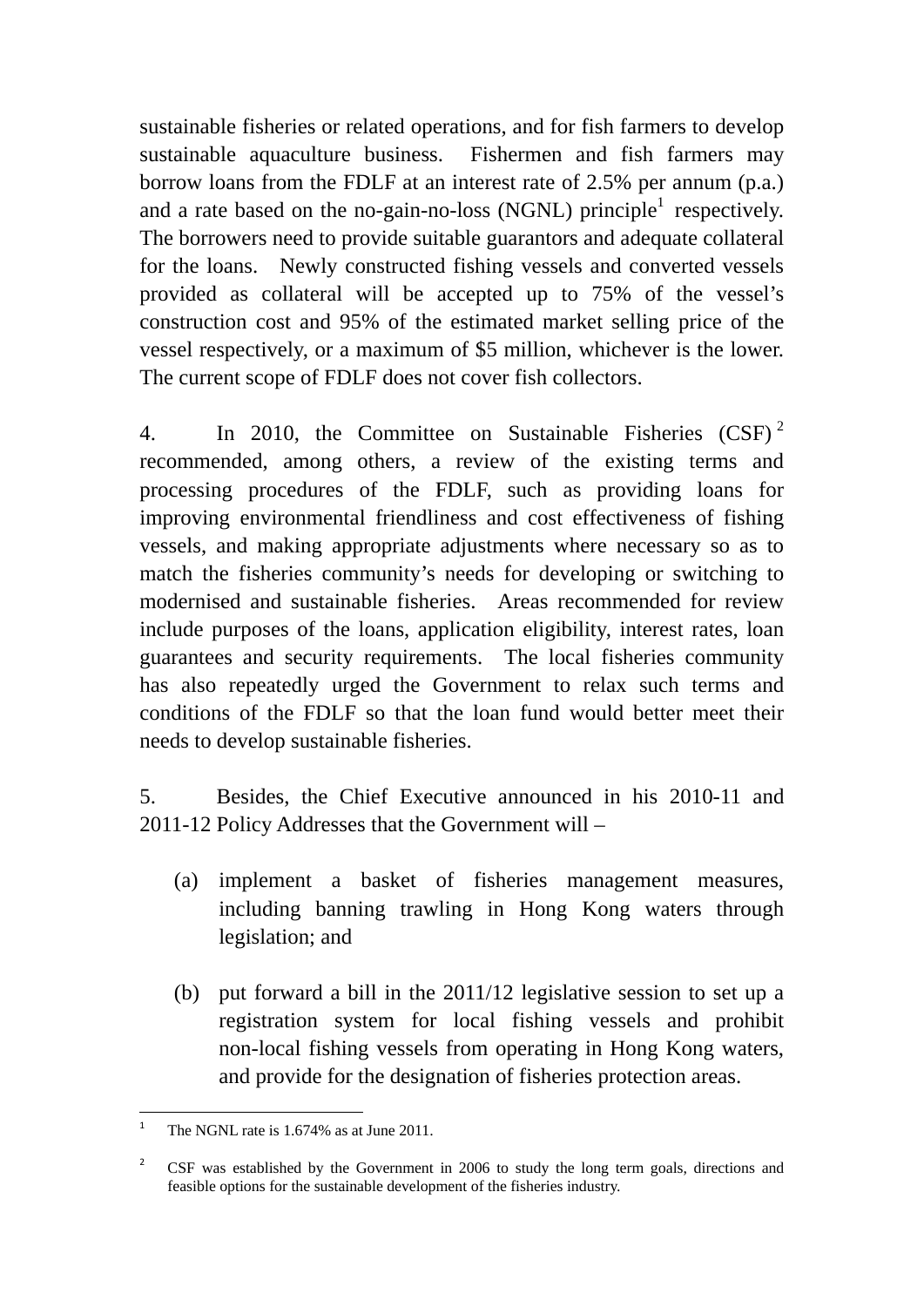The subsidiary legislation on the trawl ban was passed by the Legislative Council (LegCo) in May 2011 and will come into effect on 31 December 2012. The owners of trawlers will lose their fishing grounds in local waters due to the Government's policy. Owners of fish collectors, which act as the intermediaries between trawlers and the wholesale fish markets, may also be affected if they have been serving owners of inshore trawlers who leave the business after the trawl ban.

6. In view of the impact of the trawl ban on fishermen, the Finance Committee (FC) approved a commitment for granting ex-gratia allowance (EGA) to owners of affected trawlers. In addition to granting EGA, the Administration undertook to review the mechanism, terms and eligibility of the FDLF to provide more initiatives for the fisheries sector to regenerate and to brace itself to meet the challenges posed by the trawl ban. Moreover, the Administration also undertook to assess if owners of fish collectors would be affected by the trawl ban, and if affirmative, explore the option of offering a one-off subsidy to affected owners of fish collectors who apply for loans administered by AFCD for upgrading their fish collectors or switching to sustainable fisheries-related or other sea-related operations.

7. We have hence reviewed the scope of the FDLF and its terms, conditions and processing procedures with a view to better meeting the needs of the fisheries sector and helping the trade tide over the challenges to be brought about by the trawl ban and encouraging it to upgrade themselves to sustainable fisheries.

# **Fishing Moratorium Loan Scheme under the FMOLF**

8. The Mainland authorities started implementing the annual fishing moratorium in the South China Sea since 1999 with a view to conserving fisheries resources and promoting sustainable development of the fishing industry. During the two-month moratorium period from 1 June to 1 August, fishing operations using trawl net and purse-seine were banned in the South China Sea. In 2009, the duration of the fishing moratorium was increased from two to two and a half months (16 May to 1 August) and the types of fishing methods banned were extended to cover all fishing methods except mono-layer gill netting and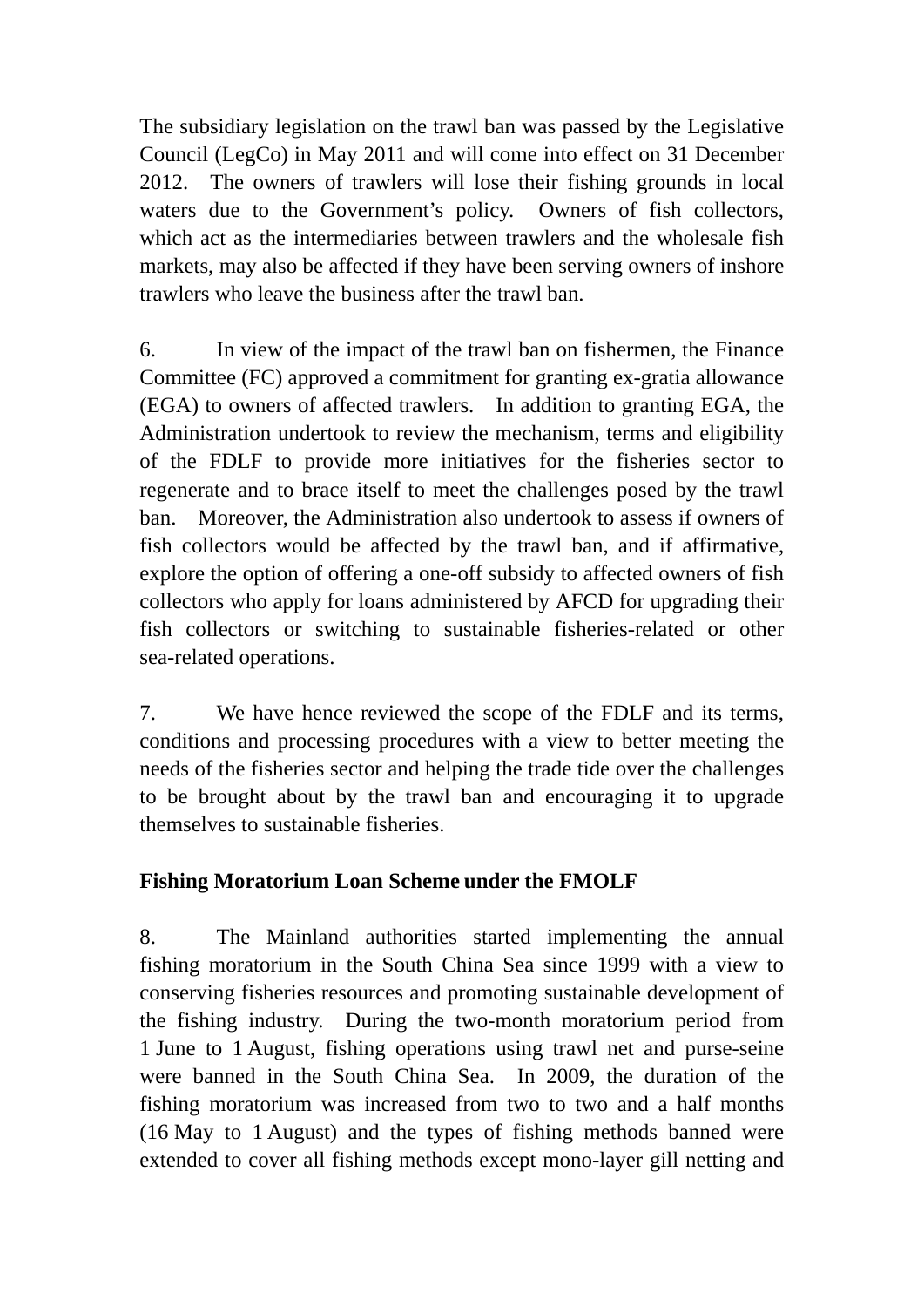cage trapping. Since vessels using the banned fishing methods were not allowed to operate in their traditional fishing grounds in the South China Sea, they had to be berthed in typhoon shelters during the fishing moratorium period. In leaving their vessels idle during the moratorium, fishermen incurred additional costs for repair work (e.g. anti-fouling, and cleaning and inspection of propellers and engines) required for the vessels to resume operation after the moratorium.

9. In 2006, FC approved a commitment of \$60 million to the FMOLF to provide loans on a revolving basis to fishermen affected by the annual fishing moratorium. The loans are to assist the fishermen to tide over the moratorium and to make preparation for resumption of fishing operation after the moratorium. The maximum amount for each loan would not exceed \$150,000 and the interests of the loans are calculated based on the NGNL principle, with the interest payment to be shared out, with the fishermen paying 2% p.a. and the Fish Marketing Organization (FMO) paying to the Government any excess of the NGNL rate over the 2% p.a.. In view of the increase of fuel price in recent years and the extension of the duration of the fishing moratorium and types of banned fishing methods in 2009, we have further strengthened the financial assistance to fishermen affected by the fishing moratorium by providing extra loans through the FMOLF with FMO's own financial resources since 2008. In 2011, the amount of extra loan was up to \$100,000 per vessel. In other words, a fishing vessel affected by the fishing moratorium in 2011 might apply for two loans, totalling a maximum of \$250,000 (\$150,000 fishing moratorium loan plus \$100,000 extra loan).

# **PROPOSALS AND JUSTIFICATIONS**

10. Against the above background, we have reviewed the FDLF and the fishing moratorium loan scheme under the FMOLF. Due to the immense changes to be brought about by the trawl ban and the impact of the annual fishing moratorium on the local fisheries industry, we propose to revise the scope, terms and processing procedures of the FDLF and the fishing moratorium loan scheme under the FMOLF, the details of which as well as the justifications are as set out in the paragraphs below.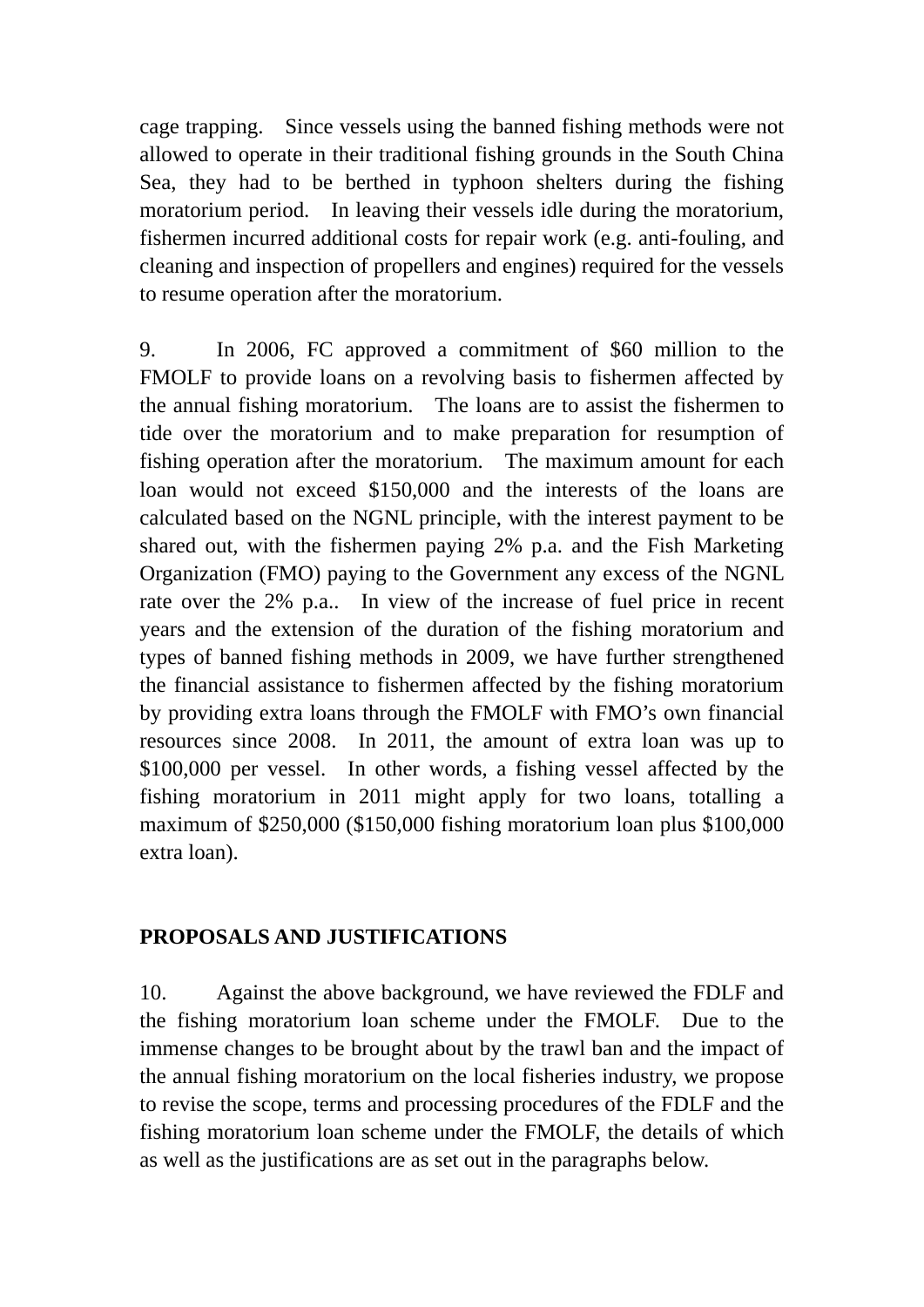# **The FDLF**

#### *Expanding the scope of FDLF*

11. Currently, FDLF provides loans to capture fishermen and fish farmers only but not to owners of fish collectors. Owners of fish collectors are those who use their vessels to gather fish from fishing vessels which get their catch either from Hong Kong waters or further afield. Fish collectors would then transport the catch to fish wholesalers either in Hong Kong or on the Mainland. Fish collectors' service is required because not all fishermen would wish to undertake the journey to the wholesalers for fuel and time efficiency reasons. Owners of fish collectors have repeatedly requested the Government to make loans to them like capture fishermen and fish farmers. As owners of fish collectors have been making significant contribution and are indispensable to the fisheries trade, we consider it justified to provide financial assistance to them through the FDLF.

12. We therefore propose to expand the scope of the FDLF to provide loans to capture fishermen, and to extend the FDLF to cover owners of fish collectors, for switching to more sustainable fisheries operations and other fisheries-related operations, and for carrying out projects that will reduce fuel consumption or carbon footprint of their operations (without increasing fishing effort). The interest rate for these loans will remain at 2.5% p.a.. The expanded scope would benefit capture fishermen and owners of fish collectors in developing environmentally friendly operations, which would in turn benefit the protection of local marine and fisheries resources as well as the environment as a whole.

# *Providing one-off loans to owners of trawlers and fish collectors affected by the trawl ban*

13. In order to help the fisheries trade to regenerate and to brace itself to meet the challenges posed by the trawl ban, we propose to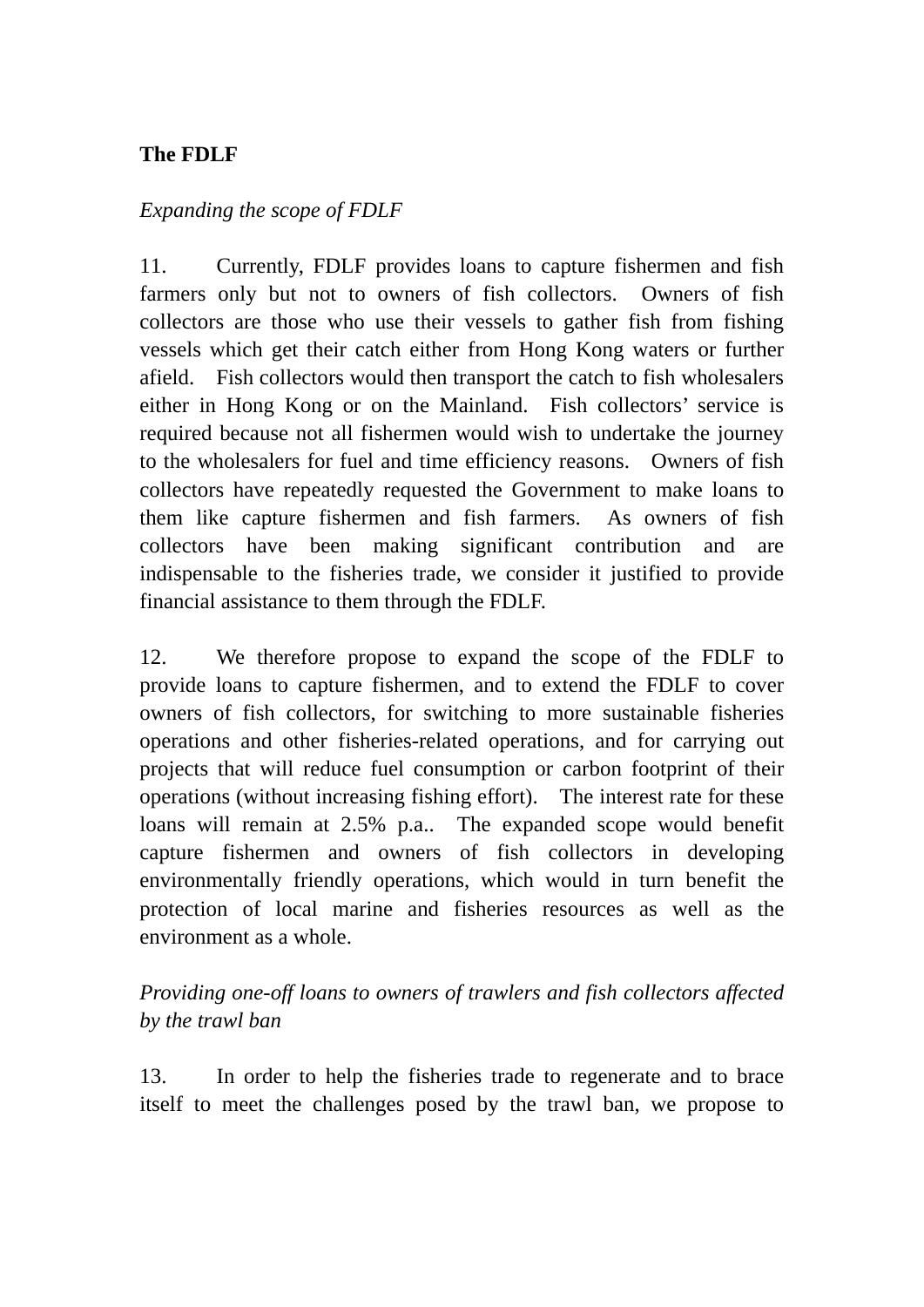provide one-off loans<sup>3</sup> to owners of trawlers as well as fish collectors affected by the trawl ban at an interest rate at 1% p.a. for the full term of the loan tenure, if the application is submitted on or before 31 December 2015, for upgrading their vessels to operate outside Hong Kong waters or switching to more sustainable fisheries operations and other fisheries-related operations, or for carrying out projects that will reduce fuel consumption or carbon footprint of their operations (without increasing fishing effort).

14. The above transitional period up to 31 December 2015 would provide sufficient time for the owners of trawlers and fish collectors affected by the trawl ban to make an informed business decision on whether a loan for upgrading their vessels or switching their operations is required. The concessionary loans with a more favourable interest rate at 1% p.a. is therefore meant to be an transitional measure and will only be provided to the owners of trawlers and fish collectors affected by the trawl ban who apply for the loan on or before 31 December 2015. The interest rate will be 2.5% p.a. if applications are made after 31 December 2015, similar to loans to other capture fishermen and other owners of fish collectors. Interest rate of loans to fish farmers will remain unchanged at the NGNL level.

# *Adjusting the security requirements*

1

15. In recent years, borrowers of the FDLF loans have voiced out their difficulties in providing guarantors and collateral. For a large loan, the borrower may be able to provide sufficient collateral but have practical difficulties in providing guarantors with enough incomes or assets to secure the loan. On the other hand, a borrower interested in a small loan may not have collateral but can provide guarantors for the loan. Suitably adjusting the requirements in respect of collateral and guarantors would facilitate fishermen in borrowing loans without causing unacceptable risks to the FDLF.

<sup>&</sup>lt;sup>3</sup> Owners of trawlers or fish collectors affected by the trawl ban may obtain only one loan for upgrading their vessels to operate outside Hong Kong waters at an interest rate of 1% p.a. for the full term of the loan tenure if applications are made on or before 31 December 2015.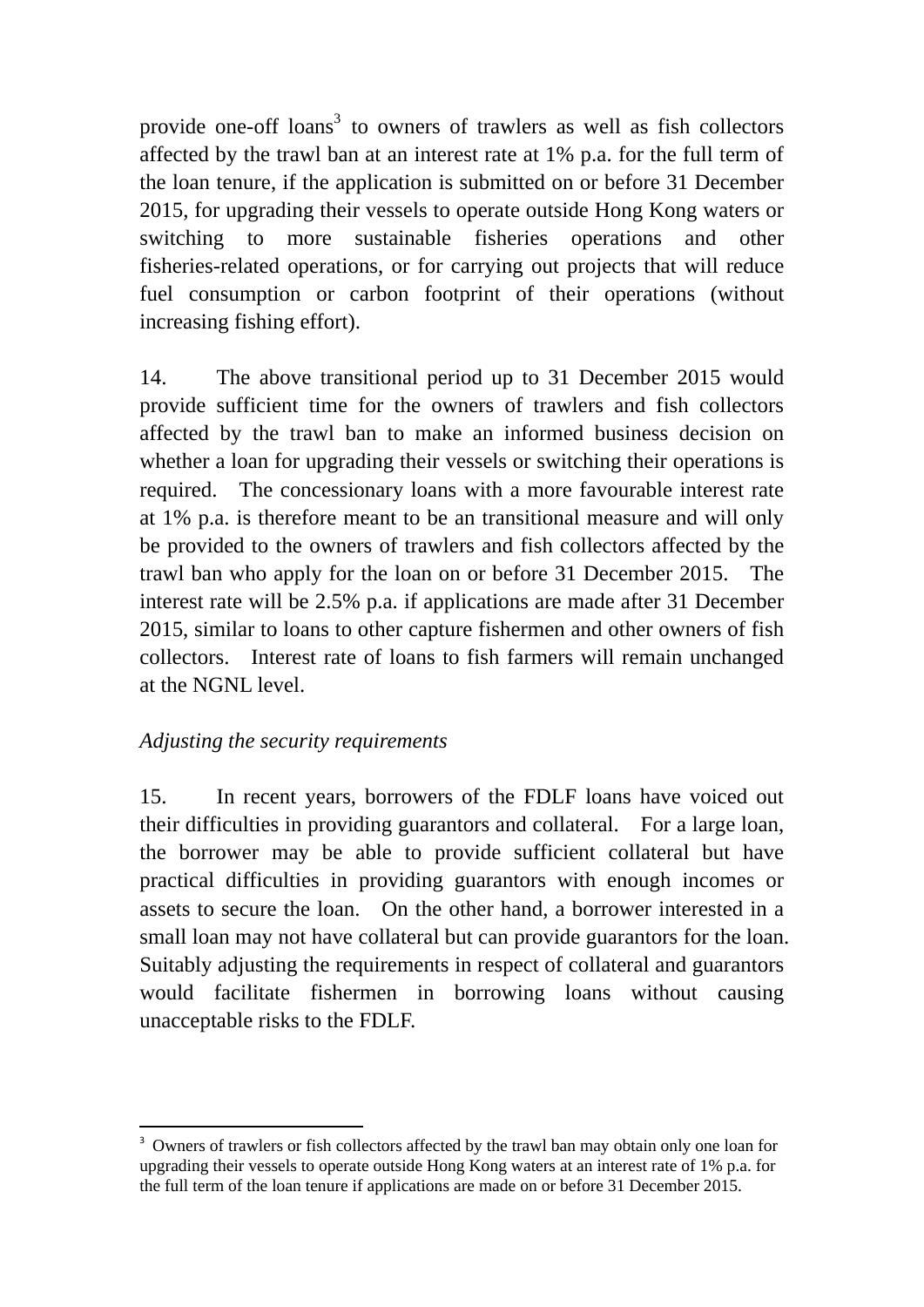16. Moreover, the construction costs of fishing vessels have been increasing due to a general increase in prices of the construction materials and equipment, the appreciation of Reminbi, and the increase in labour costs. Fishermen have indicated that the cost for constructing a new vessel for fishing in distant waters has gone up a lot due to increasing labour and material costs. It would now cost some \$15 to 20 million to build a fishing vessel. In this connection, the existing arrangement that newly constructed fishing vessels and converted vessels provided as collateral will be accepted up to 75% of the vessel's construction cost and 95% of the estimated market selling price of the vessel respectively, or a maximum of \$5 million, whichever is the lower, should be suitably adjusted.

- 17. In view of the above, we propose to
	- (a) In respect of all loans, lift the requirement of providing guarantors if the borrower has provided acceptable / sufficient securities such as bank guarantee, properties and vessels;
	- (b) In respect of loans not exceeding \$500,000, lift the collateral requirement if the borrower has provided at least one guarantor for the loan and the income and assets of the guarantors will be able to repay in case of default of the borrower; and
	- (c) accept up to 95% of the construction cost of a newly constructed fishing vessel or fish collector, or 95% of the estimated market selling price of a vessel provided as collateral.

18. Furthermore, we would also take this opportunity to streamline the loan processing procedures, such as revising the loan approving authority for loan applications, lowering repayment temporarily to assist the borrowers on a need basis, and approving loan extension or transfer of vessels. A comparison of the existing and proposed terms and conditions of the FDLF is in **Annex A**.

19. The proposals in paragraphs 10 to 18 above would not only help owners of trawlers and fish collectors tide over the challenges to be brought about by the trawl ban, but also benefit the environment as a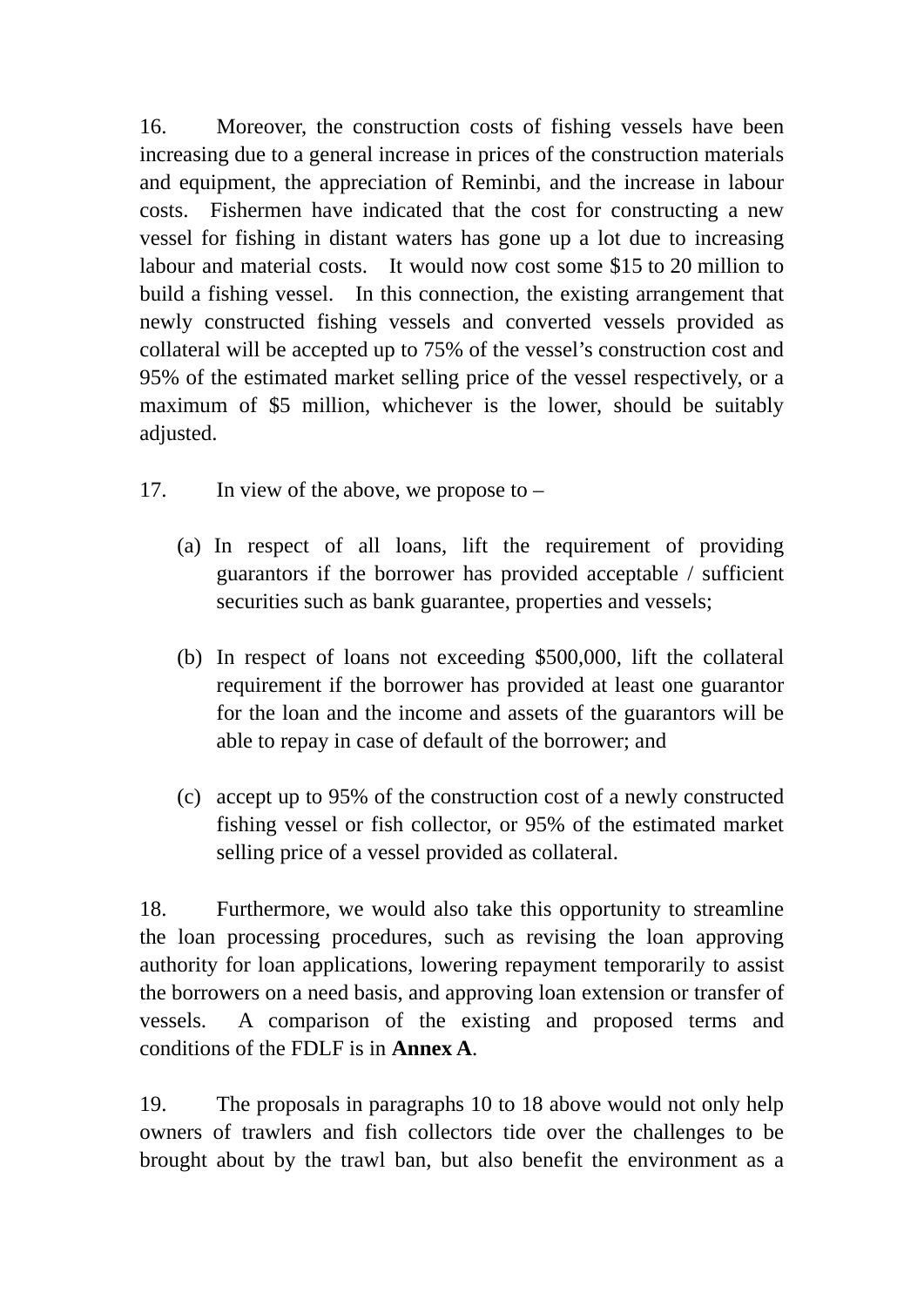whole by encouraging them to switch to more sustainable fisheries operations or other fisheries-related operations. Projects that will reduce fuel consumption or carbon footprint of fishing operations, but without increasing fishing effort, would also benefit the environment as a whole. The revised procedures to streamline processing of loan applications and following up of the loans will also save the borrowers' time and enhance the efficiency of the loan fund administration. As at end 2011, there was some \$279 million under the FDLF available for application. We consider that it is sufficient to meet the needs for loans of the trade and further injection by the Government is not required in the near future.

# **Fishing Moratorium Loan Scheme under the FMOLF**

### *Increasing the loan amount*

20. The Administration has been helping the fishermen affected by the annual fishing moratorium through the provision of the fishing moratorium loan and extra loan under the FMOLF. However, the requirement to apply for two separate loans for an affected vessel has caused inconvenience to the fishermen and given rise to increased administrative costs to the Government and FMO. To save the time of the fishermen and enhance the efficiency of loan fund administration, we propose to increase the loan ceiling per vessel of the fishing moratorium loans from \$150,000 to a maximum of \$250,000 and that the loan ceiling may be revised on the advice of the Fish Marketing Advisory Board (FMAB), a statutory advisory body under the Marine Fish (Marketing) Ordinance (Cap. 291), taking into consideration fuel price, operating environment of the fishermen and the details of the fishing moratorium, provided that the maximum amount for each loan would not exceed \$300,000.

#### *Interest rate under exceptional circumstances*

21. Earnings of the fishing operations and livelihood of fishermen depend heavily on the operating environment, in particular the fuel price and the fisheries resources. In this connection, we also propose that subject to the advice of the FMAB, FMO may lower the interest rate charged on borrowers from 2% p.a. down to a minimum of 1% p.a. under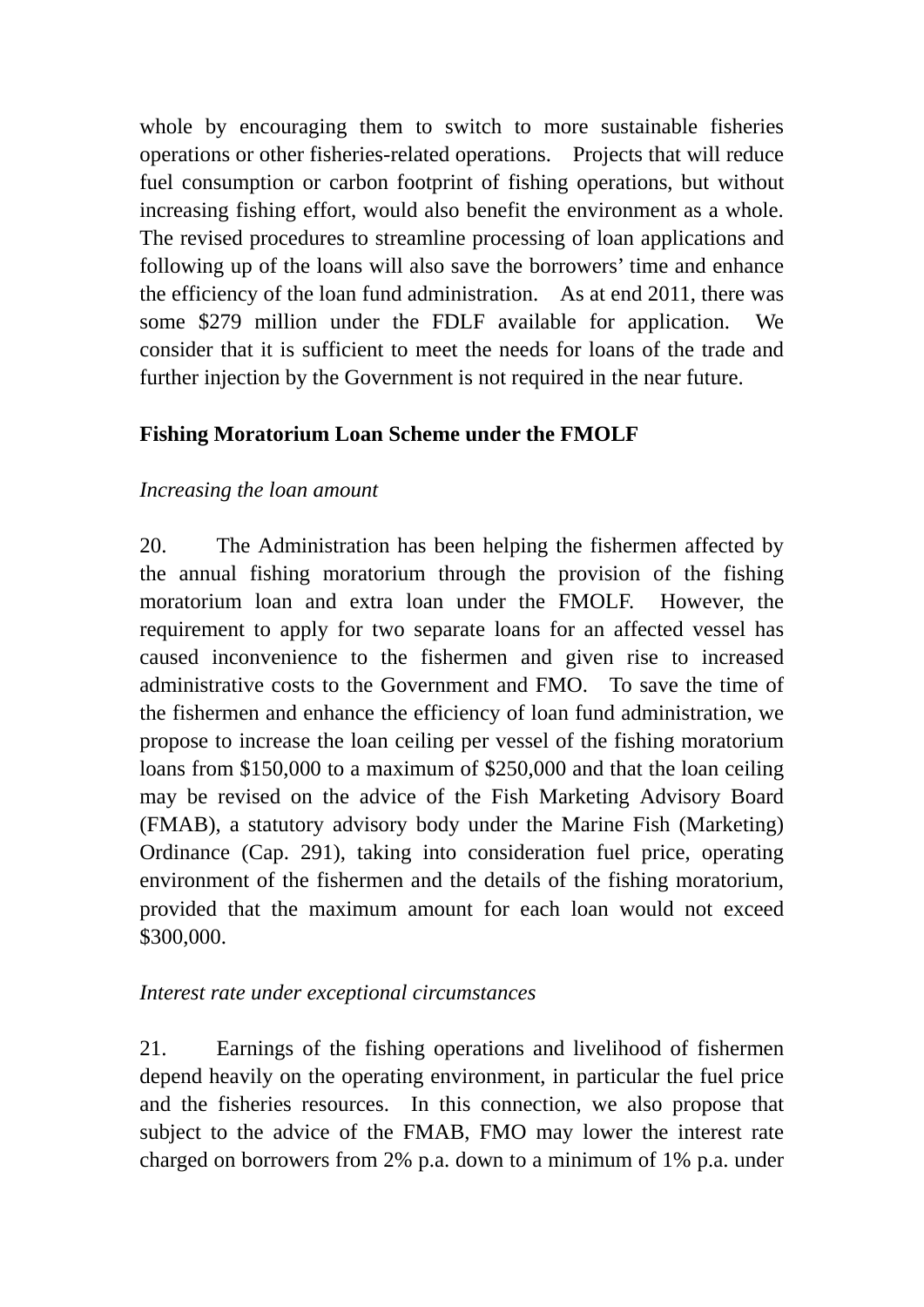exceptional circumstances (e.g. spiking fuel price, very difficult operating environment, etc.). The interest payable by FMO to the Government will remain at the NGNL level. This is considered appropriate as FMO's revenue mainly comes from charging commission and fees from fishermen and fish traders for using the services and facilities at its wholesale fish markets. It is also in line with FMO's policy to plough back its surplus earnings to the local fisheries industry for promotion and sustainable development of the industry.

22. A comparison of the existing and proposed terms and conditions of the fishing moratorium loan scheme under the FMOLF is in **Annex B**. As at end 2011, FMOLF had a capital of \$143 million, including an approved commitment of \$60 million from the Government, with an amount of some \$75 million available for application. As the total amount of fishing moratorium loans issued each year is about \$70 million, we are of the view that the balance together with the loan repayments to be received before the commencement of the fishing moratorium would be sufficient to make loans to fishermen affected by the fishing moratorium and further injection by the Government is not required in the near future.

#### **CONSULTATION**

23. We have taken the opportunities to consult and gather views of the trade when meeting the fisheries community and their representatives on various occasions, including liaison meetings held at various fishing homeports. The trade in general agreed to the direction of the proposals.

# **FINANCIAL IMPLICATIONS**

24. The proposed loans with an interest rate at 1% p.a. is a transitional measure for owners of trawlers and fish collectors affected by the trawl ban who apply for loans under the FDLF on or before 31 December 2015. The actual financial implications will depend on the amount of successful loan applications. Assuming a total of \$267 million are let out successfully in the three years till end 2015 to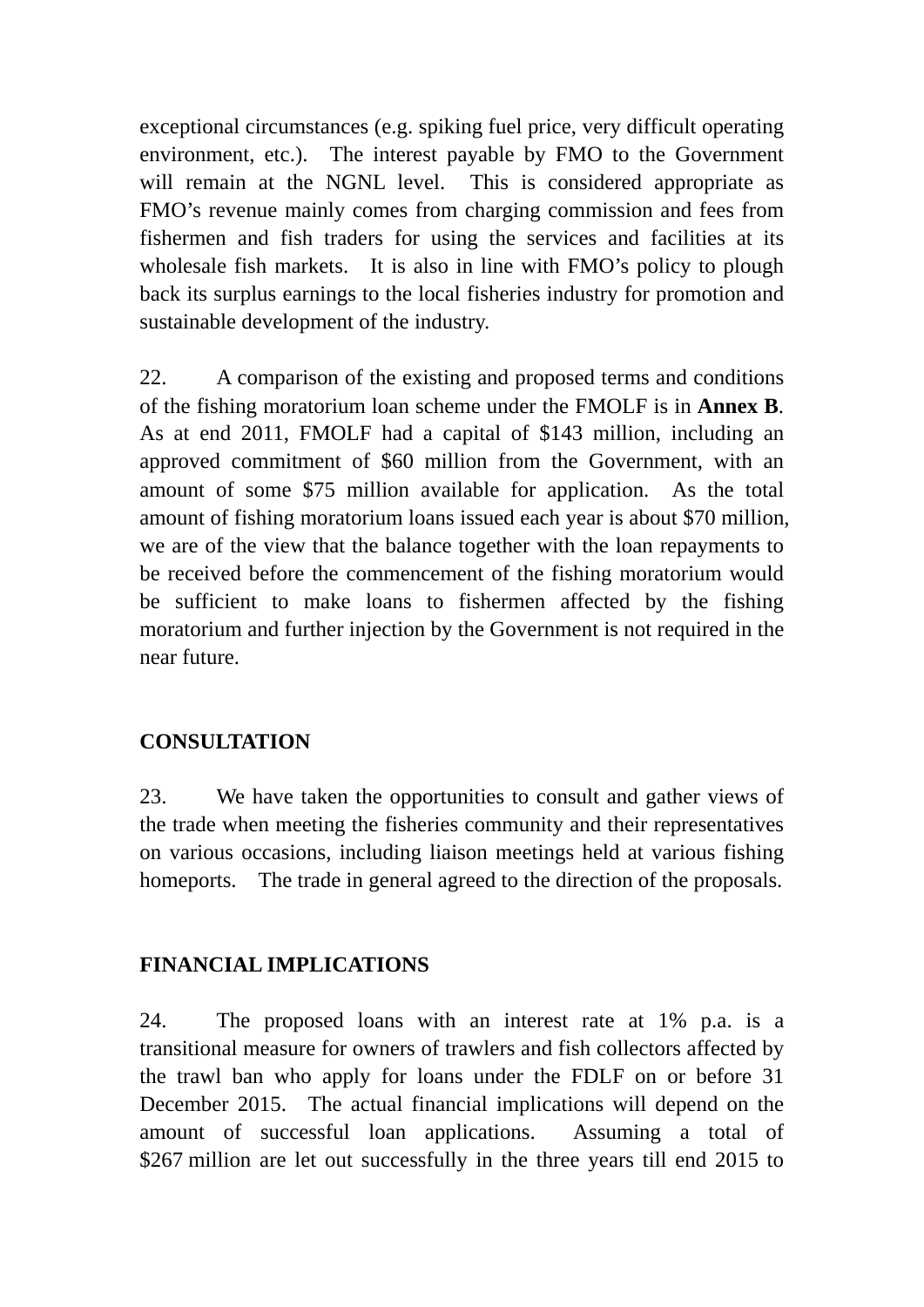owners of trawlers and fish collectors affected by the trawl ban, and that repayment is to be spread over a 14-year period, the total interest forgone as a result of such loans issued will be in the order of some \$31 million. For the fishing moratorium loan scheme under the FMOLF, there will be no additional financial implication as the approved commitment will remain at the existing amount of \$60 million and the interest payable by FMO to the Government will still be based on the NGNL principle.

# **WAY FORWARD**

25. Subject to Members' comments, we would seek the views of the Fisheries Development Loan Fund Advisory Committee (an advisory body of the FDLF) and the FMAB before making a submission to seek the approval of FC later this year.

**Food and Health Bureau Agriculture, Fisheries and Conservation Department March 2012**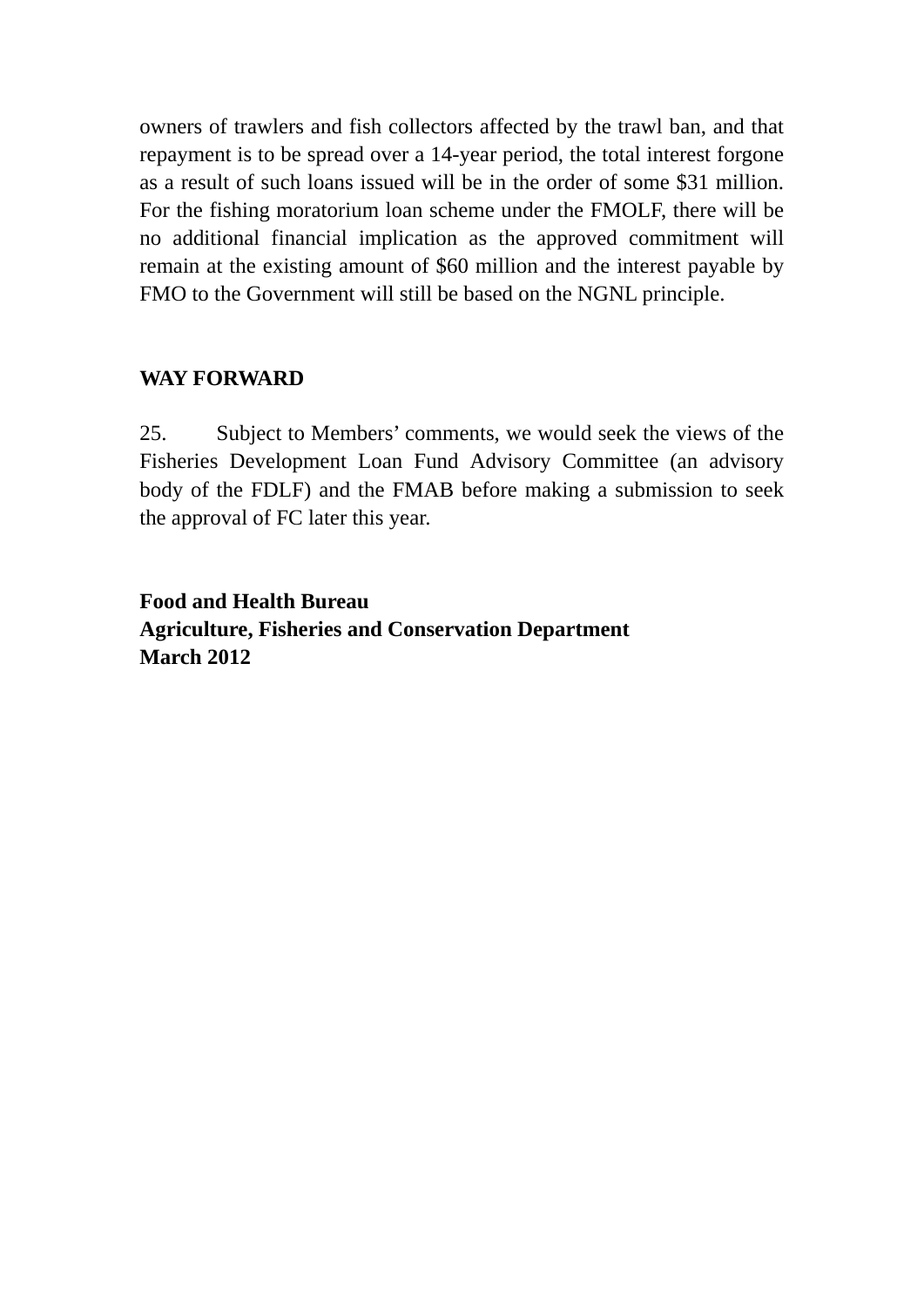# **Annex A**

# **Comparison of the Existing and Proposed Fisheries Development Loan Fund Terms and Conditions**

|    |              | <b>Existing</b>                                                                                                                                                                                                                                                                                                                                                                          | <b>Proposed</b>                                                                                                                                                                                                                                                                                                                                                                                                                                                                              |
|----|--------------|------------------------------------------------------------------------------------------------------------------------------------------------------------------------------------------------------------------------------------------------------------------------------------------------------------------------------------------------------------------------------------------|----------------------------------------------------------------------------------------------------------------------------------------------------------------------------------------------------------------------------------------------------------------------------------------------------------------------------------------------------------------------------------------------------------------------------------------------------------------------------------------------|
| 1. | Loan Capital | (a) HK\$250,000,000 to help fishermen switch to $HK$290,000,000$ .<br>sustainable fisheries operations; and<br>(b) $HK$40,000,000$ to help fish farmers develop<br>sustainable aquaculture.                                                                                                                                                                                              |                                                                                                                                                                                                                                                                                                                                                                                                                                                                                              |
| 2. | Loan Purpose | To provide loans to capture fishermen to help $ (a)$<br>(a)<br>them switch to sustainable fisheries or related<br>operations, including offshore / deep sea fishing,<br>recreational fishing, fish farming,<br>fish<br>transportation and fisheries product processing,<br>which are conducive to reducing fishing efforts<br>and conserving fisheries resources in local<br>waters; and | To provide one-off loans to owners of trawlers<br>and fish collectors affected by the trawl ban, if<br>the application is submitted on or before<br>31.12.2015, for upgrading their vessels to operate<br>outside Hong Kong waters or switching to more<br>sustainable fisheries operations and other<br>fisheries-related operations, or for carrying out<br>projects that will reduce fuel consumption or<br>carbon footprint of their operations (without)<br>increasing fishing effort); |
|    |              | develop or improve their fish farming businesses<br>with a view to improving the quality and food                                                                                                                                                                                                                                                                                        | (b) To provide loans to fish farmers to help them $ $ (b) To provide loans to capture fishermen and<br>owners of fish collectors for switching to more<br>sustainable fisheries operations<br>and<br>other                                                                                                                                                                                                                                                                                   |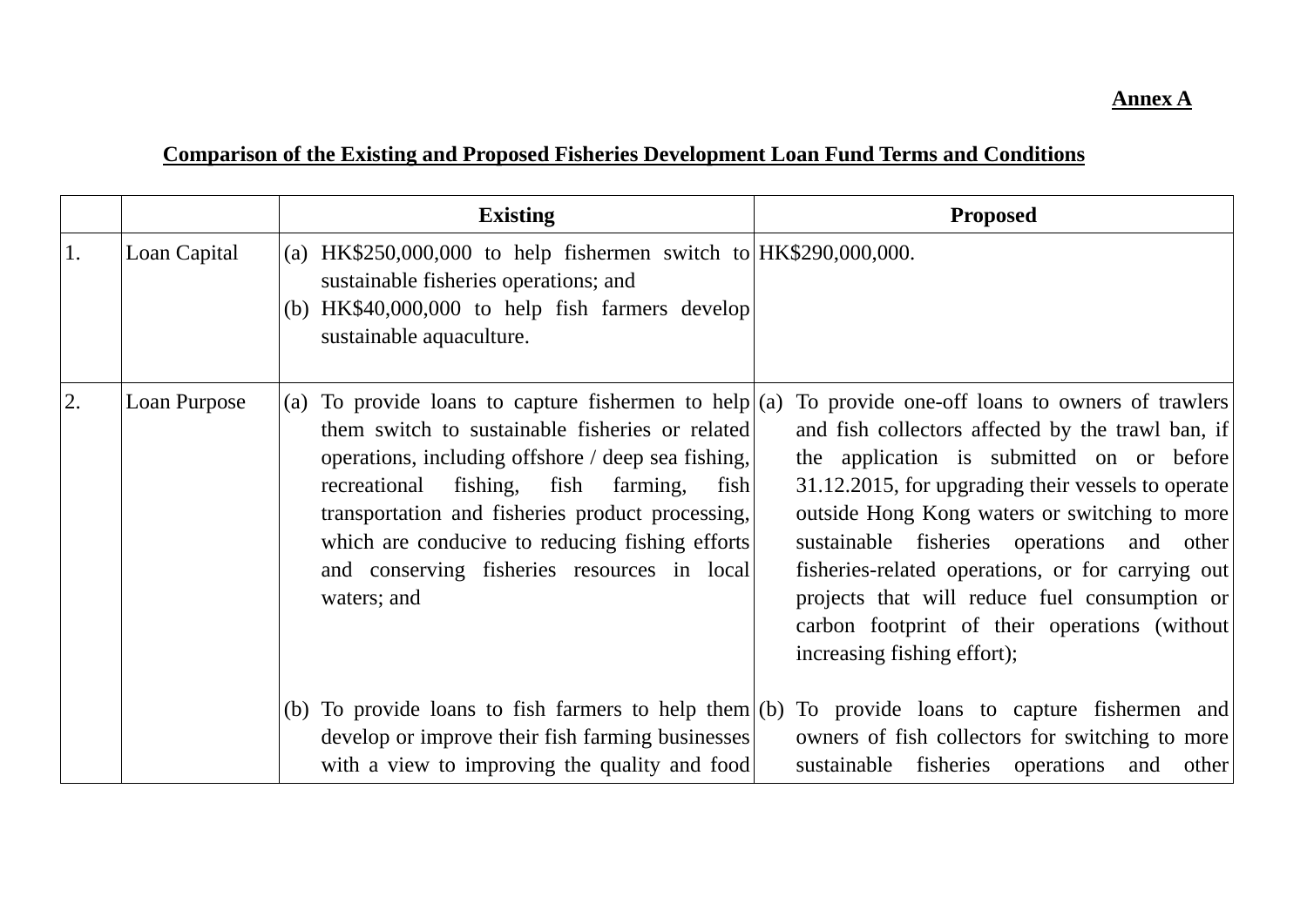|    |                         | <b>Existing</b>                                                                                                                                                                                                                                                                                                                                                                                                                                                                                                                   | <b>Proposed</b>                                                                                                                                                                                                                                                                                                                                                                                                                                                                                                                                           |
|----|-------------------------|-----------------------------------------------------------------------------------------------------------------------------------------------------------------------------------------------------------------------------------------------------------------------------------------------------------------------------------------------------------------------------------------------------------------------------------------------------------------------------------------------------------------------------------|-----------------------------------------------------------------------------------------------------------------------------------------------------------------------------------------------------------------------------------------------------------------------------------------------------------------------------------------------------------------------------------------------------------------------------------------------------------------------------------------------------------------------------------------------------------|
|    |                         | safety standards of aquaculture products as well<br>as enhancing their competitiveness in the<br>market.                                                                                                                                                                                                                                                                                                                                                                                                                          | fisheries-related operations, and for carrying out<br>projects that will reduce fuel consumption or<br>carbon footprint of their operations (without)<br>increasing fishing effort); and                                                                                                                                                                                                                                                                                                                                                                  |
|    |                         |                                                                                                                                                                                                                                                                                                                                                                                                                                                                                                                                   | (c) To provide loans to fish farmers to help them<br>develop aquaculture or improve their aquaculture<br>businesses leading to more environmentally<br>friendly operations or an improvement of the<br>quality and food safety standards of the<br>aquaculture products.                                                                                                                                                                                                                                                                                  |
| 3. | Eligibility<br>criteria | (a) Applicants for loans to capture fishermen must (a)<br>be Hong Kong residents and local fishing vessel<br>owners on or before 16 June 2006; or locally<br>registered companies wholly owned by local<br>fishermen who are also local residents, the<br>majority of whom are local fishing vessel<br>owners fulfilling the afore-mentioned criteria;<br>and any eligible fisherman (either as an<br>individual applicant or a shareholder of a fishing<br>company) or company may borrow under this<br>loan fund once only; and | Applicants for loans to capture fishermen and<br>fish collector owners must be Hong Kong<br>residents and local fishing vessel or fish collector<br>owners, holding valid licences necessary for their<br>operations, such as Vessel Operating Licence and<br>Certificate of Ownership of a Class III vessel<br>issued by the Marine Department; or locally<br>registered fisheries co-operative societies /<br>companies, the majority of their members /<br>local capture fishermen<br>shareholders are<br>fulfilling the afore-mentioned criteria; and |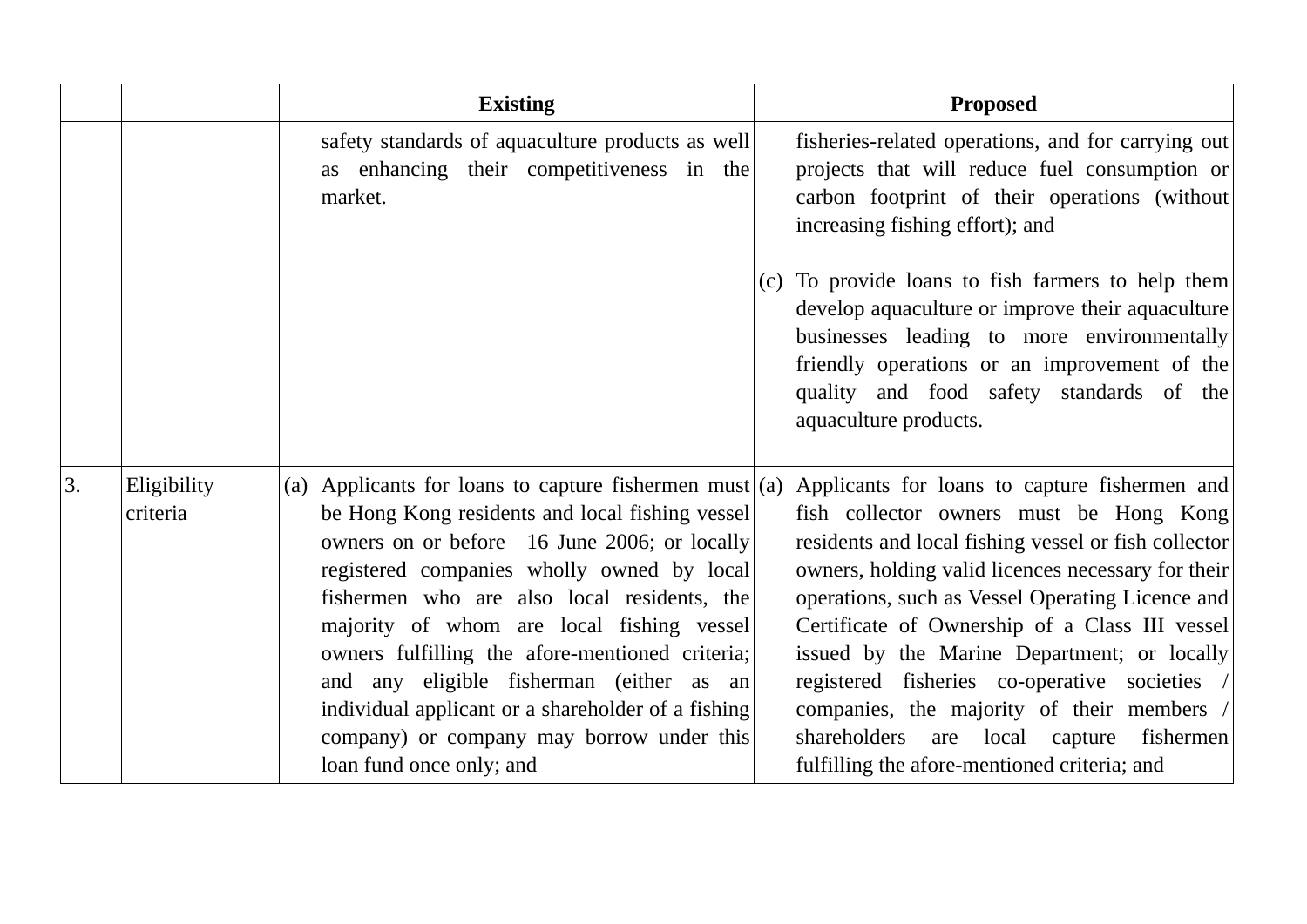| <b>Existing</b>                                                                                                                                                                                                                                                                                                                                                                                                | <b>Proposed</b>                                                                                                                                                                                                                                                                                                                                                                                                                                                                                                                                          |
|----------------------------------------------------------------------------------------------------------------------------------------------------------------------------------------------------------------------------------------------------------------------------------------------------------------------------------------------------------------------------------------------------------------|----------------------------------------------------------------------------------------------------------------------------------------------------------------------------------------------------------------------------------------------------------------------------------------------------------------------------------------------------------------------------------------------------------------------------------------------------------------------------------------------------------------------------------------------------------|
| Hong Kong residents, and marine fish farmers<br>holding valid Marine Fish Culture Licences<br>issued by the Agriculture, Fisheries and<br>Conservation Department (the Department) or<br>local fish farmers engaging in freshwater, pond<br>or other inland culture operations; or locally<br>registered companies wholly owned by any of<br>the afore-mentioned fish farmers who are also<br>local residents. | (b) Applicants for loans to fish farmers must be (b) Applicants for loans to aquaculture operators<br>must be Hong Kong residents, holding valid<br>licences necessary for operating their aquaculture<br>businesses, such as Marine Fish Culture Licence<br>issued by the Agriculture, Fisheries and<br>Conservation Department (the Department); or<br>locally registered fisheries co-operative societies<br>/ companies, the majority of their members /<br>shareholders are local aquaculture operators<br>fulfilling the afore-mentioned criteria. |
| Subject to the applicant $-$                                                                                                                                                                                                                                                                                                                                                                                   | Subject to the applicant $-$                                                                                                                                                                                                                                                                                                                                                                                                                                                                                                                             |
| submitting a detailed proposal of the project for $(i)$<br>(i)<br>which the loan is required, a professional<br>valuation of the collateral and other documents<br>deemed necessary by the Director of Agriculture,<br>Fisheries and Conservation (the Director). The<br>project must be feasible and the loan must be<br>used for the purposes prescribed in Item 2 above;                                    | submitting a proposal of the project for which the<br>loan is required, a professional valuation of the<br>collateral and other documents deemed necessary<br>by the Director of Agriculture, Fisheries and<br>Conservation (the Director). The project must<br>be feasible and the loan must be used for the<br>purposes prescribed in Item 2 above;                                                                                                                                                                                                    |
|                                                                                                                                                                                                                                                                                                                                                                                                                | (ii) being able to contribute from his own resources (ii) being able to contribute from his own resources                                                                                                                                                                                                                                                                                                                                                                                                                                                |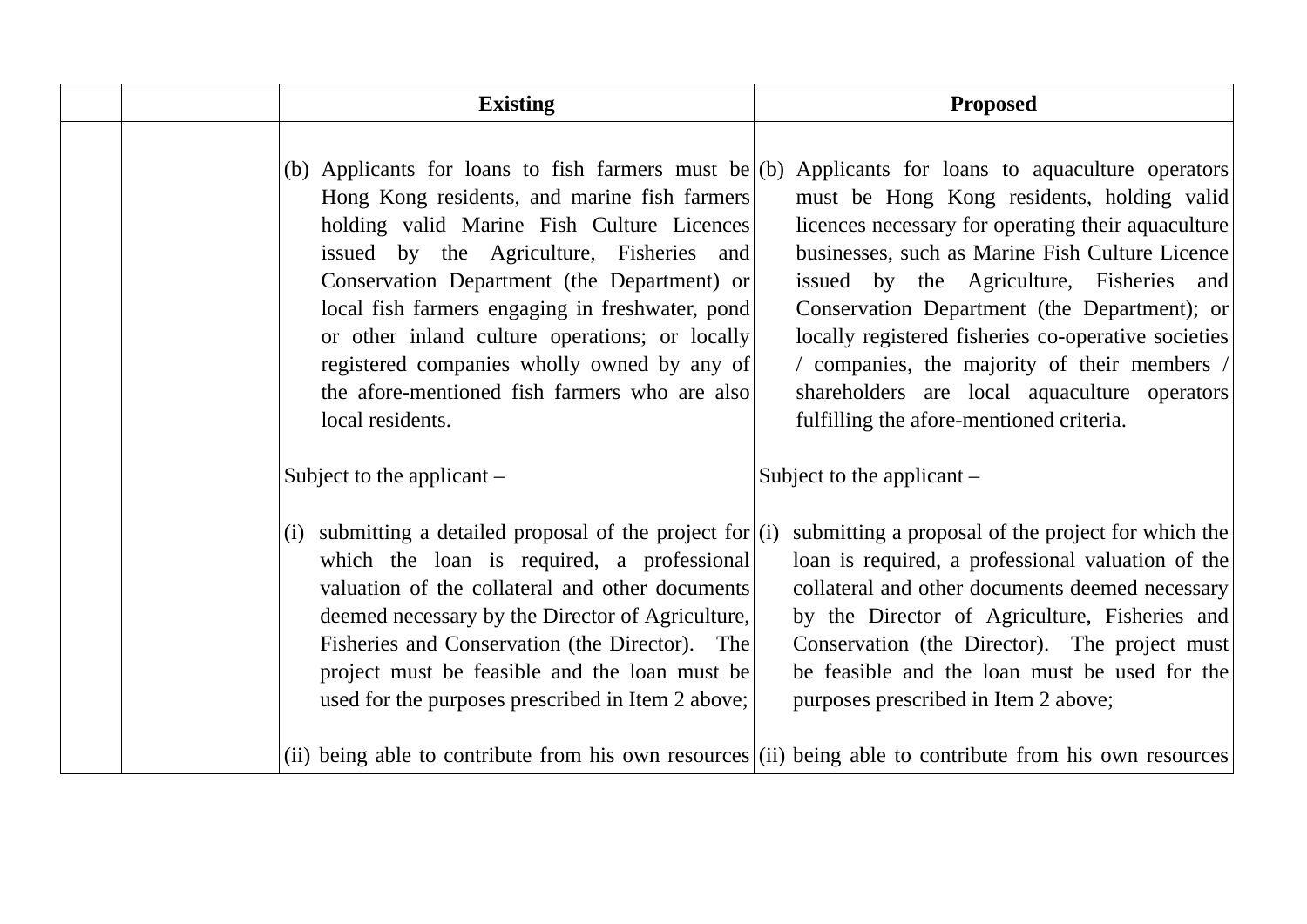|    |          | <b>Existing</b>                                                                                                                                                         | <b>Proposed</b>                                                                                                                                                             |
|----|----------|-------------------------------------------------------------------------------------------------------------------------------------------------------------------------|-----------------------------------------------------------------------------------------------------------------------------------------------------------------------------|
|    |          | an amount acceptable to the Director, such<br>amount being not less than 10% of the total cost<br>of the project for which the loan is required;                        | an amount acceptable to the Director, such<br>amount being not less than 10% of the total cost<br>of the project for which the loan is required;                            |
|    |          | issued; and                                                                                                                                                             | (iii) agreeing to the terms under which the loan is (iii) agreeing to the terms under which the loan is<br>issued; and                                                      |
|    |          | the Director.                                                                                                                                                           | (iv) submitting an application which is supported by $(iv)$ submitting an application including a proposed<br>loan amount which is supported by the Director.               |
| 4. | Interest | (a) For loans to capture fishermen: Compound $(a)$<br>interest calculated on a monthly basis at 2.5%<br>per annum; and                                                  | For one-off loans to owners of trawlers and fish<br>collectors affected by the trawl ban in $2(a)$ :<br>Compound interest calculated on a monthly basis<br>at 1% per annum; |
|    |          | (b) For loans to fish farmers: Compound interest $(b)$<br>calculated on a monthly basis at an annual rate<br>set by the Government on the no-gain-no-loss<br>principle. | For loans to owners of fishing vessels and fish<br>collectors in 2(b): Compound interest calculated<br>on a monthly basis at 2.5% per annum; and                            |
|    |          |                                                                                                                                                                         | (c) For loans to fish farmers in $2(c)$ : Compound<br>interest calculated on a monthly basis at an<br>annual rate set by the Government on the                              |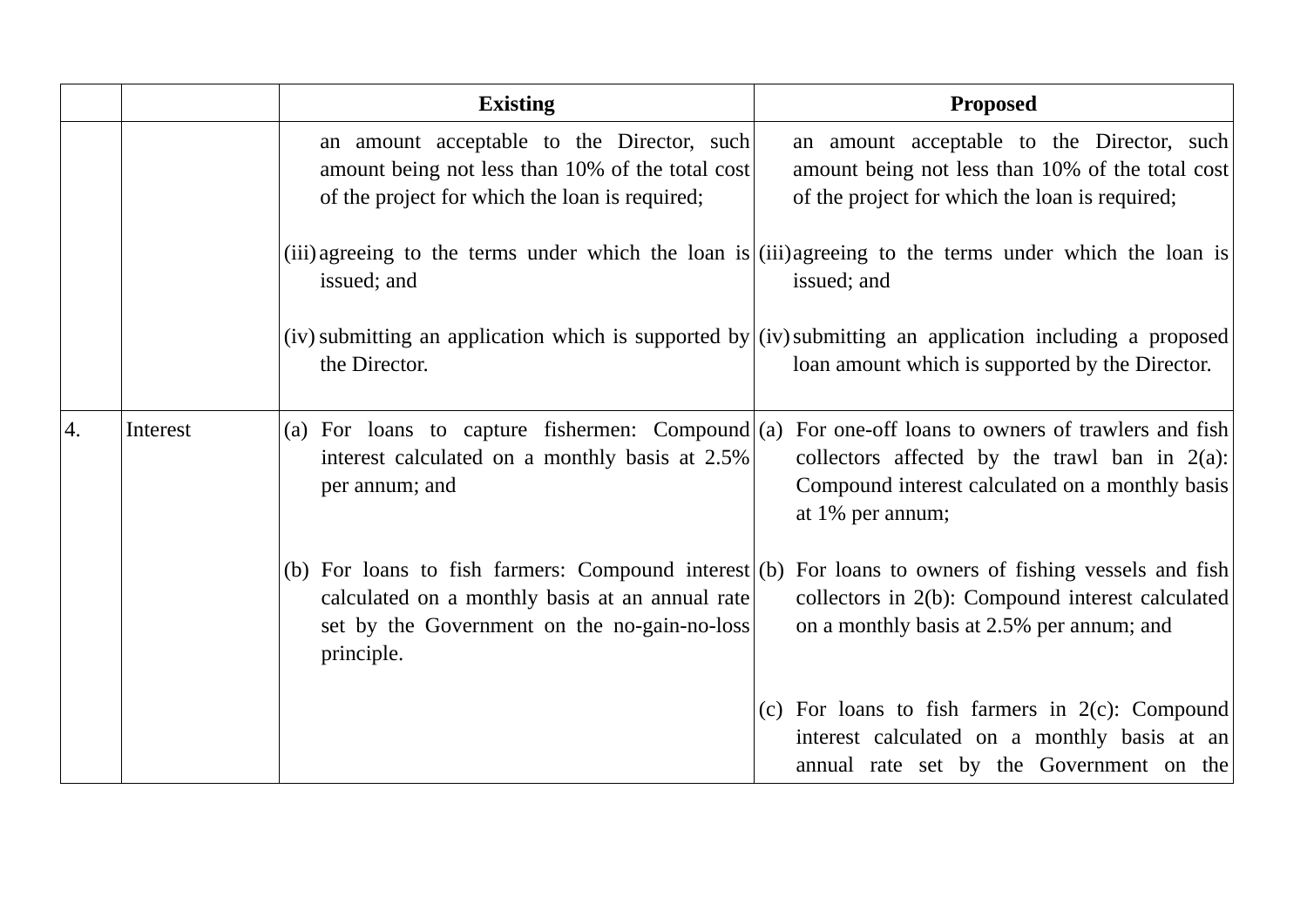|    |                                       | <b>Existing</b>                                                                                                                                                                                              | <b>Proposed</b>                                                                                                                                                                                                                                    |
|----|---------------------------------------|--------------------------------------------------------------------------------------------------------------------------------------------------------------------------------------------------------------|----------------------------------------------------------------------------------------------------------------------------------------------------------------------------------------------------------------------------------------------------|
|    |                                       |                                                                                                                                                                                                              | no-gain-no-loss principle.                                                                                                                                                                                                                         |
| 5. | Authority for<br>approval of<br>loans | (a)<br>by the Fisheries Development Loan Fund<br>Advisory Committee (the Committee) should be<br>subject to the approval of the Finance<br>Committee;                                                        | Any loan exceeding \$10,000,000 recommended (a) Any loan exceeding \$15,000,000 recommended<br>by the Fisheries Development Loan Fund<br>Advisory Committee (the Committee) should be<br>subject to the approval of the Finance Committee<br>(FC); |
|    |                                       | (b) Loans exceeding $$5,000,000$ but not exceeding (b)<br>\$10,000,000 recommended by the Committee<br>should be subject to the approval of the<br>Secretary for Financial Services and the<br>Treasury; and | Loans exceeding \$10,000,000 but not exceeding<br>\$15,000,000 recommended by the Committee<br>should be subject to the approval of the Secretary<br>for Financial Services and the Treasury;                                                      |
|    |                                       | subject to the approval of the Director on the<br>advice of the Committee.                                                                                                                                   | (c) Loans not exceeding \$5,000,000 should be (c) Loans exceeding \$5,000,000 but not exceeding<br>\$10,000,000 should be subject to the approval of<br>the Director on the advice of the Committee; and                                           |
|    |                                       |                                                                                                                                                                                                              | (d) The Director will be the authority to approve<br>loans not exceeding \$5,000,000.                                                                                                                                                              |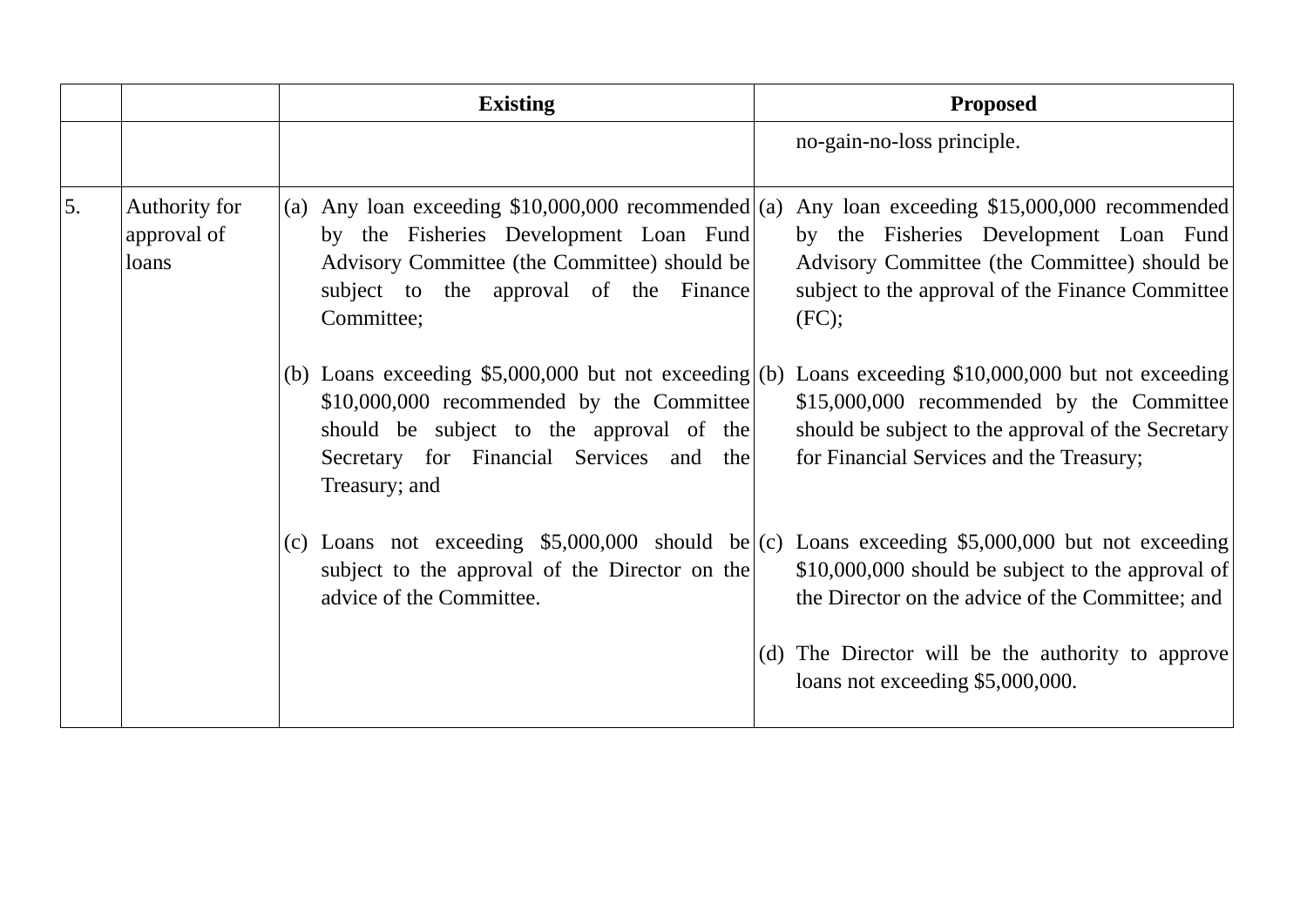| 6. | Authority for<br>approval of<br>transfer of<br>vessels/fisheries<br>product<br>processing<br>plants/fish<br>farms/ other<br>production<br>facilities or<br>capital goods<br>which are<br>subject of the<br>outstanding<br>loans | The Finance Committee will be the authority to $(a)$<br>The Secretary for Financial Services and the<br>(a)<br>approve transfers of vessels / fisheries product<br>Treasury will be the authority to approve<br>processing plants / fish farms / other production<br>transfers of vessels / fisheries product processing<br>facilities or capital goods which are subject of<br>plants / fish farms / other production facilities or<br>outstanding loans approved by FC originally;<br>capital goods which are subject of outstanding<br>loans approved by FC originally; and<br>and<br>(b) The Secretary for Financial Services and the $(b)$<br>The Director will be the authority to approve<br>Treasury and the Director will be the authority to<br>transfers of vessels / fisheries product processing<br>plants/ fish farms/ other production facilities or<br>approve transfers of vessels / fisheries product<br>processing plants / fish farms / other production<br>capital goods which are subject of outstanding<br>facilities or capital goods which are subject of<br>loans approved by the Secretary for Financial<br>outstanding loans approved by them originally.<br>Services and the Treasury or himself originally. |
|----|---------------------------------------------------------------------------------------------------------------------------------------------------------------------------------------------------------------------------------|-------------------------------------------------------------------------------------------------------------------------------------------------------------------------------------------------------------------------------------------------------------------------------------------------------------------------------------------------------------------------------------------------------------------------------------------------------------------------------------------------------------------------------------------------------------------------------------------------------------------------------------------------------------------------------------------------------------------------------------------------------------------------------------------------------------------------------------------------------------------------------------------------------------------------------------------------------------------------------------------------------------------------------------------------------------------------------------------------------------------------------------------------------------------------------------------------------------------------------------------|
| 7. | Repayment                                                                                                                                                                                                                       | (a) Loans are to be repaid by instalments according $(a)$<br>Loans are to be repaid by instalments according<br>to a quarterly repayment pledge drawn up by the<br>to a quarterly repayment pledge drawn up by the<br>Director to recover the total sum of the loan<br>Director to recover the total sum of the loan<br>principal plus the interest thereon within the loan<br>principal plus the interest thereon within the loan<br>term (a maximum of 14 years);<br>term (a maximum of 14 years); and<br>(b) The loan repayment is to be effected by (b) The Director may temporarily reduce the                                                                                                                                                                                                                                                                                                                                                                                                                                                                                                                                                                                                                                       |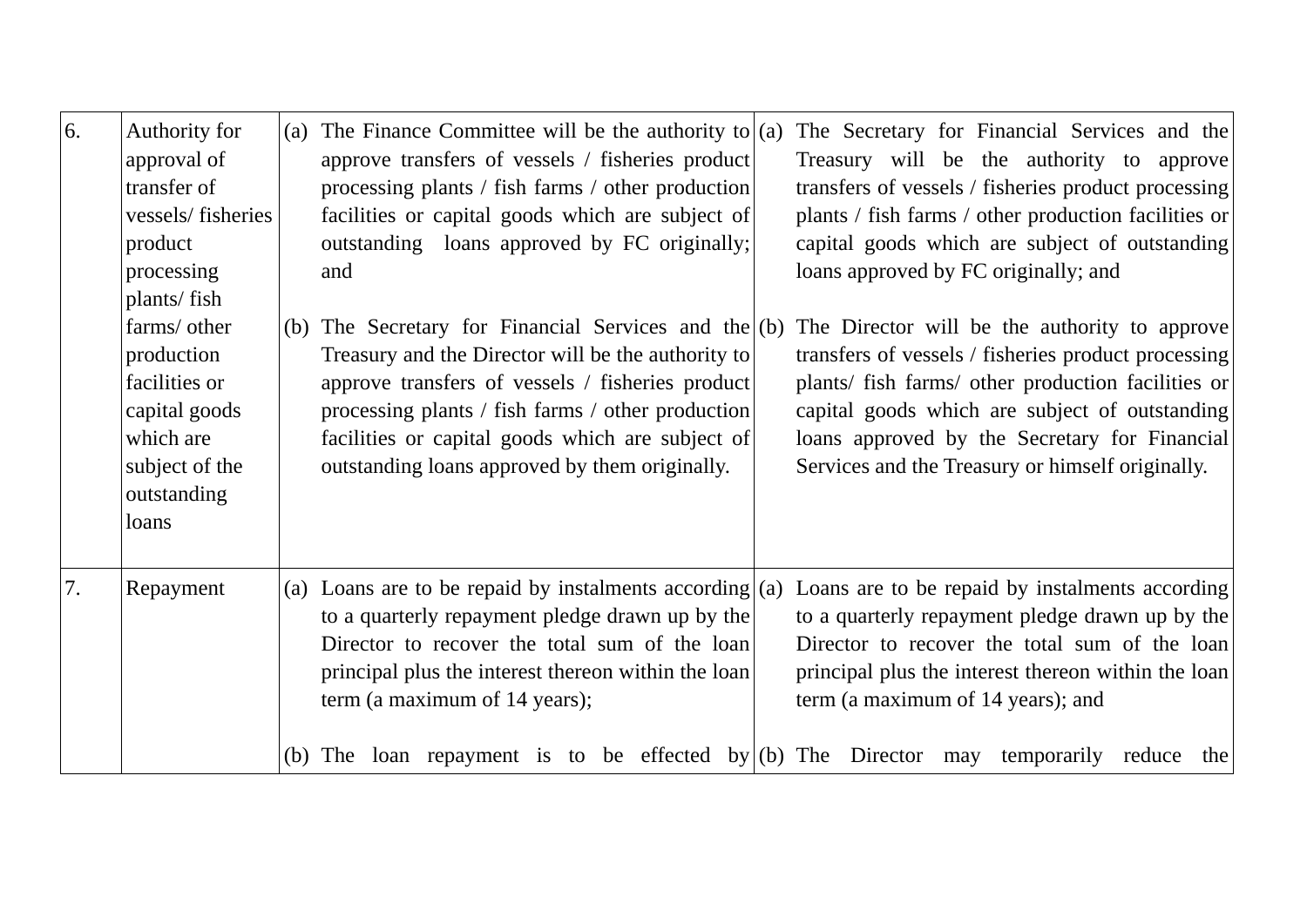|    |                           | deducting not less than 15% of the proceeds of<br>quarterly repayment amount in special cases of<br>sales of catches at the wholesale fish markets run<br>loans with outstanding amounts not exceeding<br>\$5,000,000, and loans with outstanding amounts<br>by the Fish Marketing Organization. In case<br>exceeding $$5,000,000$ on the advice of the<br>the deduction falls short of the quarterly<br>Committee.<br>repayment pledge, the shortfall will be made up<br>by the borrower in cash; and                                                                                                                                                        |
|----|---------------------------|---------------------------------------------------------------------------------------------------------------------------------------------------------------------------------------------------------------------------------------------------------------------------------------------------------------------------------------------------------------------------------------------------------------------------------------------------------------------------------------------------------------------------------------------------------------------------------------------------------------------------------------------------------------|
|    |                           | (c) The Director may temporarily reduce the<br>quarterly repayment amount in special cases on<br>the advice of the Committee.                                                                                                                                                                                                                                                                                                                                                                                                                                                                                                                                 |
| 8. | Guarantee and<br>security | The applicant is required to provide adequate<br>(a) Loans made to members of a co-operative $(a)$<br>society are to be guaranteed by the society which<br>collateral acceptable to the Department, except<br>for a loan not exceeding \$500,000 as provided<br>acts as a co-borrower. In case of default, the<br>for in 8(d). He may be required to appoint at<br>Director may recover the outstanding<br>loan<br>his own cost a qualified person accepted by the<br>from the borrower and the society in such a<br>Department to assess the value of the collateral to<br>manner as may be appropriate;<br>be provided for the reference of the Department; |
|    |                           | (b) Where the applicant is an individual, two (b) The borrower is required to insure his collateral<br>guarantors and / or other guarantee to the<br>against loss in a sum not less than the<br>satisfaction of the Director are required;<br>outstanding balance of the loan, with the<br>Government as the beneficiary;                                                                                                                                                                                                                                                                                                                                     |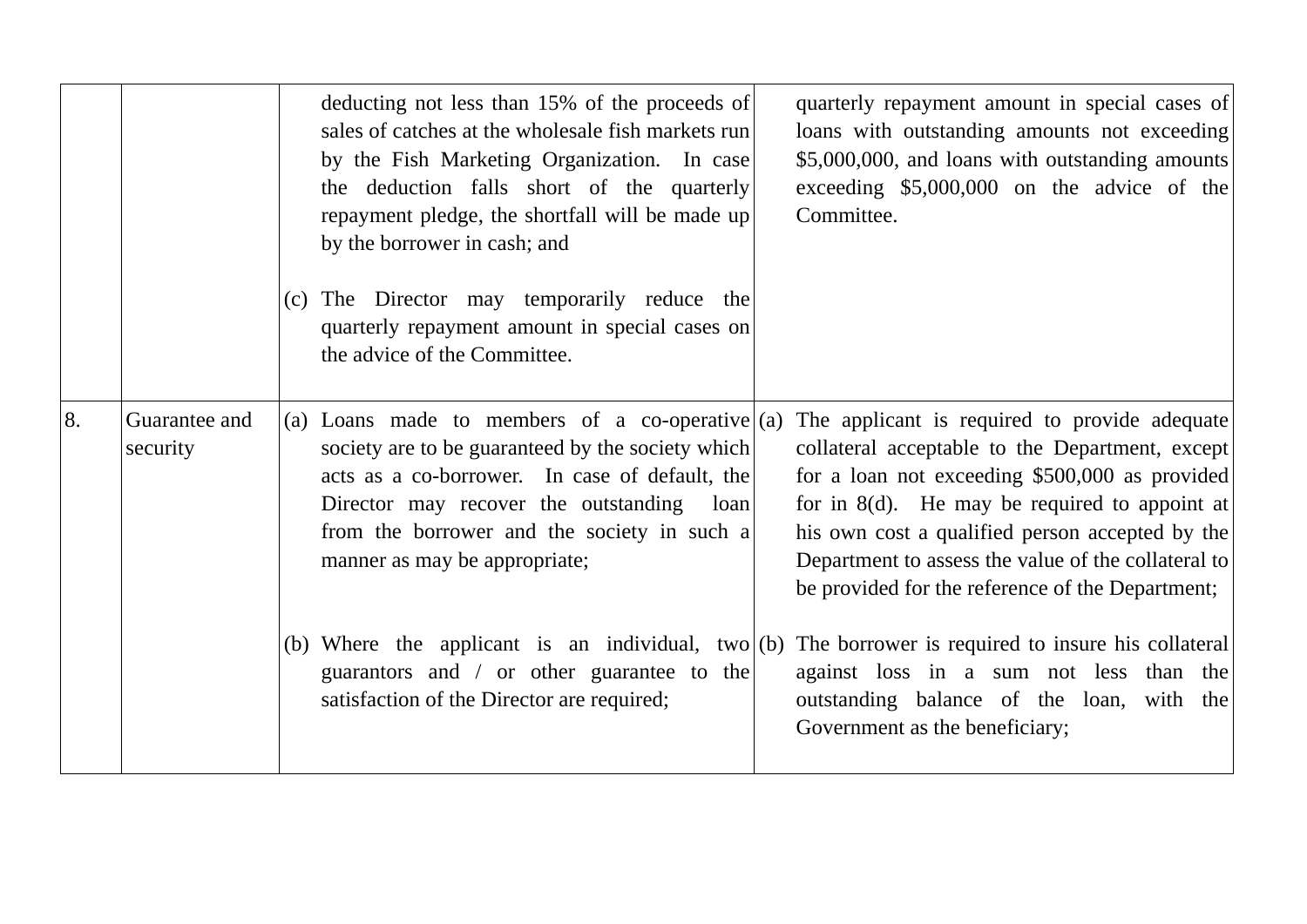| (c) Loans made to fishing companies require $(c)$ Loans made to registered fisheries co-operative<br>personal guarantee from all shareholders;<br>societies / companies require personal guarantee<br>from more than 50% of their members or from<br>shareholders with more than 50% shareholding<br>of the company;                                                                                                                                                                                                                                                                                                                                                                                            |
|-----------------------------------------------------------------------------------------------------------------------------------------------------------------------------------------------------------------------------------------------------------------------------------------------------------------------------------------------------------------------------------------------------------------------------------------------------------------------------------------------------------------------------------------------------------------------------------------------------------------------------------------------------------------------------------------------------------------|
| (d) The applicant is required to provide adequate (d) For a loan not exceeding \$500,000, if the<br>applicant provides at least one guarantor to the<br>collateral for the loan acceptable to the<br>Department. He may be required to appoint at<br>satisfaction of the Director, no collateral will be<br>his own cost a qualified person accepted by the<br>required (loans made to fisheries co-operative<br>Department to assess the value of the collateral<br>societies / companies still require personal<br>guarantee from more than 50% of their members<br>to be provided for the reference of the<br>or from shareholders with more than 50% of<br>Department;<br>shareholding of the company); and |
| (e) The borrower is required to insure his collateral $(e)$<br>When a fishing vessel or fish collector (no matter)<br>against loss in a sum not less than the<br>a newly constructed or converted vessel) or a<br>outstanding balance of the loan, with the<br>property is used as collateral, the maximum<br>Government as the beneficiary; and<br>security value will be equivalent to 95% of the<br>vessel's construction cost; or 95% of the<br>estimated market selling price of the vessel or<br>property. If bank guarantee is used as collateral,<br>the maximum security value will be equivalent to<br>100% of the full value of the bank guarantee.                                                  |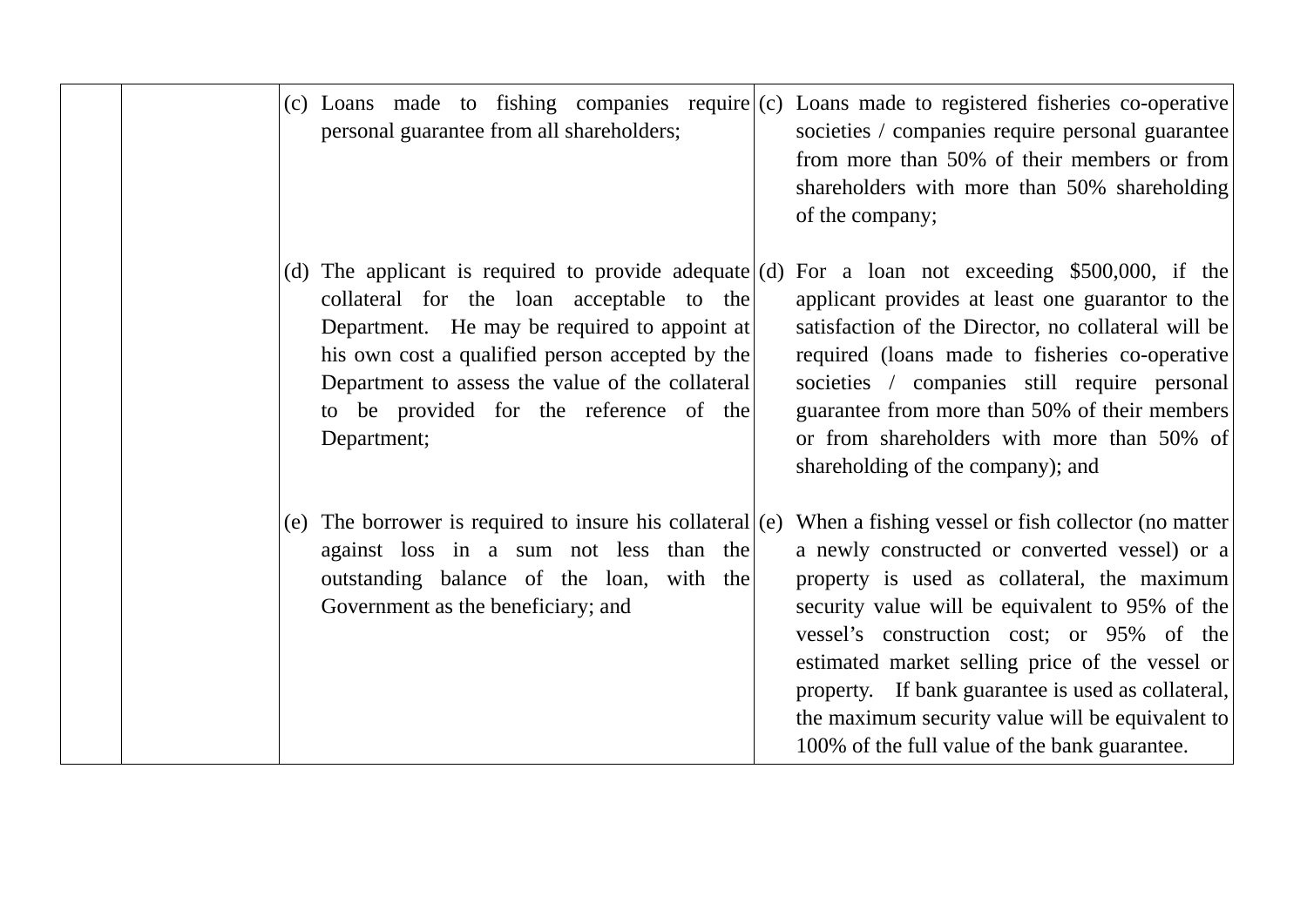|     |                            | Subject to the provision of full and valid<br>security, the Director may exempt the borrower<br>from any of the guarantee requirements<br>stipulated above (loans made to fishing)<br>companies still require personal guarantee of all<br>shareholders). |                                                                                                                                                                                                                                                                                                                                          |
|-----|----------------------------|-----------------------------------------------------------------------------------------------------------------------------------------------------------------------------------------------------------------------------------------------------------|------------------------------------------------------------------------------------------------------------------------------------------------------------------------------------------------------------------------------------------------------------------------------------------------------------------------------------------|
| 9.  | Loan extension             | Committee.                                                                                                                                                                                                                                                | The Director may approve the granting of loan The Director may approve the granting of loan<br>extension in special cases on the advice of the extension in special cases of loans with outstanding<br>amounts not exceeding \$5,000,000, and loans with<br>outstanding amounts exceeding \$5,000,000 on the<br>advice of the Committee. |
| 10. | Delegation of<br>authority | N/A                                                                                                                                                                                                                                                       | The Director may delegate his authority by<br>administrative direction.                                                                                                                                                                                                                                                                  |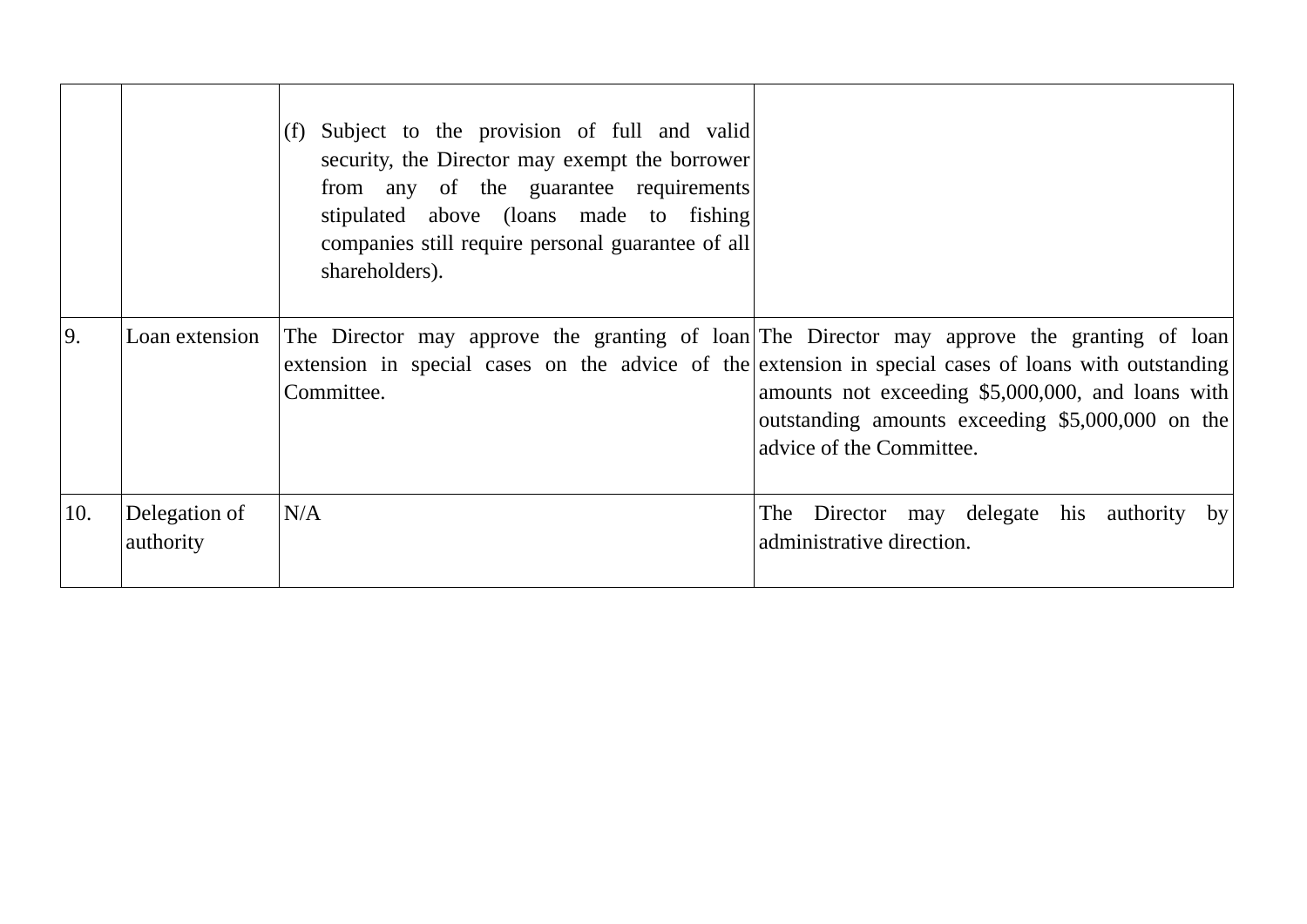#### **Annex B**

# **Comparison of the Existing and Proposed Fishing Moratorium Loan Scheme Terms and Conditions**

|    |                                | <b>Existing</b>                                                                                                                                                                                                                         | <b>Proposed</b>                                                                                                                                                                                                                                                                                                                                                                                                                                                                                                                                                                                                                                                                      |
|----|--------------------------------|-----------------------------------------------------------------------------------------------------------------------------------------------------------------------------------------------------------------------------------------|--------------------------------------------------------------------------------------------------------------------------------------------------------------------------------------------------------------------------------------------------------------------------------------------------------------------------------------------------------------------------------------------------------------------------------------------------------------------------------------------------------------------------------------------------------------------------------------------------------------------------------------------------------------------------------------|
| 1. | Loan Capital                   | HK\$60,000,000.                                                                                                                                                                                                                         | HK\$60,000,000.                                                                                                                                                                                                                                                                                                                                                                                                                                                                                                                                                                                                                                                                      |
| 2. | Purpose of<br>the loan         | used to meet fishermen's need over the fishing<br>fuel) for resumption of fishing activities after the<br>fishing moratorium.                                                                                                           | To provide loans to fishermen to help them tide over To provide loans to fishermen to help them tide over<br>the annual fishing moratorium implemented in the $\vert$ the annual fishing moratorium implemented in the<br>South China Sea by the Mainland. Loans will be South China Sea by the Mainland. Loans will be<br>used to meet fishermen's need over the fishing<br>moratorium period and to make preparations (such as   moratorium period and to make preparations (such as<br>repairing of fishing vessels and gear and purchase of repairing of fishing vessels and gear and purchase of<br>fuel) for resumption of fishing activities after the<br>fishing moratorium. |
| 3. | Qualification<br>of applicants | Owners of fishing vessels who $-$<br>(a) hold valid licences issued by the Marine<br>Department and valid fishing permits issued by<br>the Mainland authority for fishing with the<br>following fishing gear and affected by the annual | Owners of fishing vessels who $-$<br>(a) hold valid certificate of ownership and operating<br>licences issued by the Marine Department and<br>valid fishing permits issued by the Mainland<br>authority for fishing and affected by the annual                                                                                                                                                                                                                                                                                                                                                                                                                                       |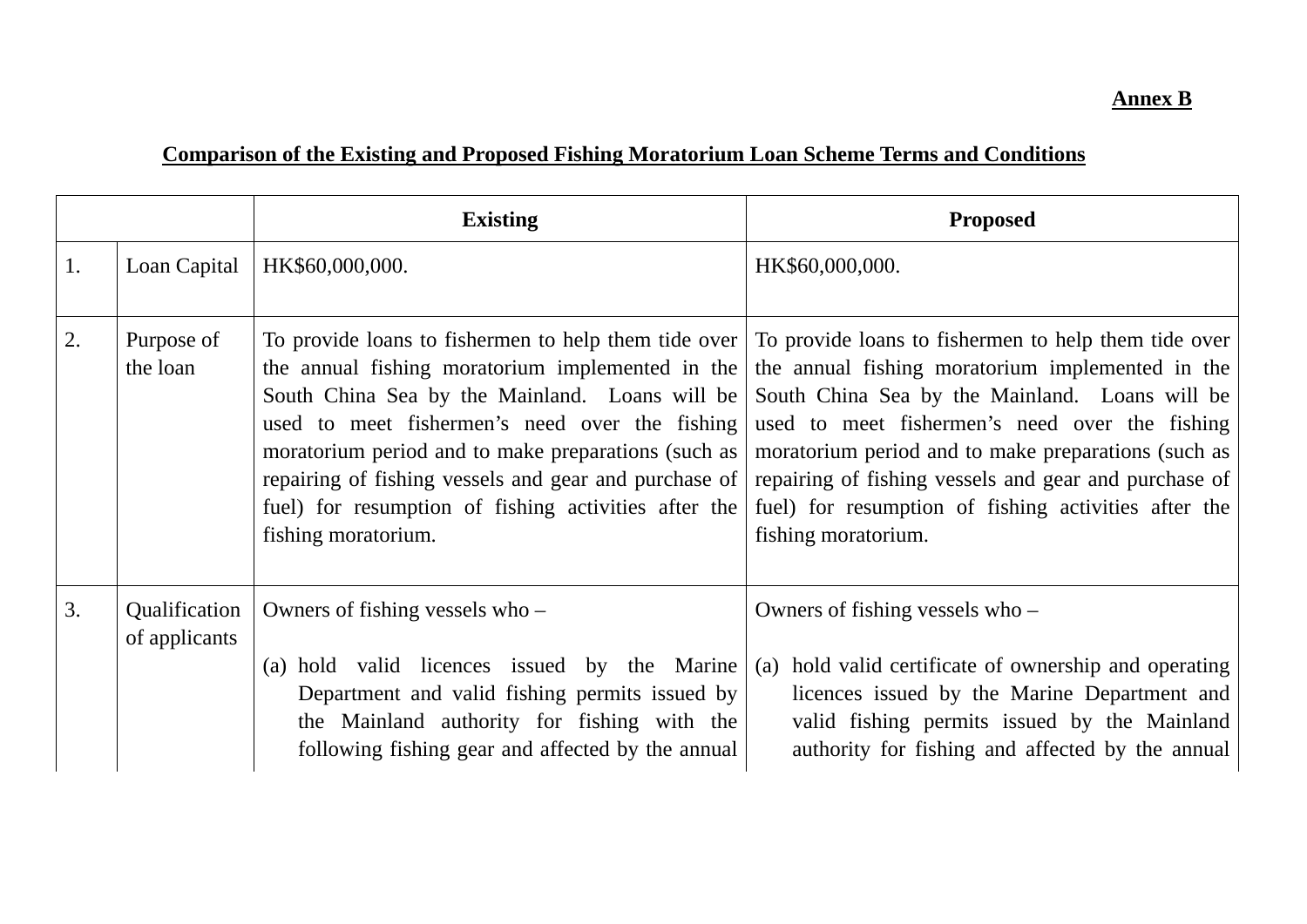|    |                                   | <b>Existing</b>                                                                                                                                                                                                                 | <b>Proposed</b>                                                                                                                                                                                                                 |
|----|-----------------------------------|---------------------------------------------------------------------------------------------------------------------------------------------------------------------------------------------------------------------------------|---------------------------------------------------------------------------------------------------------------------------------------------------------------------------------------------------------------------------------|
|    |                                   | fishing moratorium in the South China Sea -<br>trawl net (including pair trawl, stern trawl,<br>shrimp trawl and hang trawl);<br>purse-seine; or<br>any other gear affected by the fishing<br>moratorium; and                   | fishing moratorium in the South China Sea; and                                                                                                                                                                                  |
|    |                                   | (b) undertake not to fish in Hong Kong waters during<br>the fishing moratorium.                                                                                                                                                 | (b) undertake not to fish in Hong Kong waters during<br>the fishing moratorium.                                                                                                                                                 |
|    |                                   | Subsequent to granting the loan, if there is evidence<br>supporting that a borrower has been engaged in<br>fishing in Hong Kong waters during the fishing<br>moratorium, he / she has to return the entire loan<br>immediately. | Subsequent to granting the loan, if there is evidence<br>supporting that a borrower has been engaged in<br>fishing in Hong Kong waters during the fishing<br>moratorium, he / she has to return the entire loan<br>immediately. |
| 4. | Applications<br>not<br>considered | Applicants who have unsatisfactory repayment record<br>(including all fisheries loans and related fees such as<br>insurance fees) in the past.                                                                                  | Applicants who have unsatisfactory repayment record<br>(including all fisheries loans and related fees such as<br>insurance fees) in the past.                                                                                  |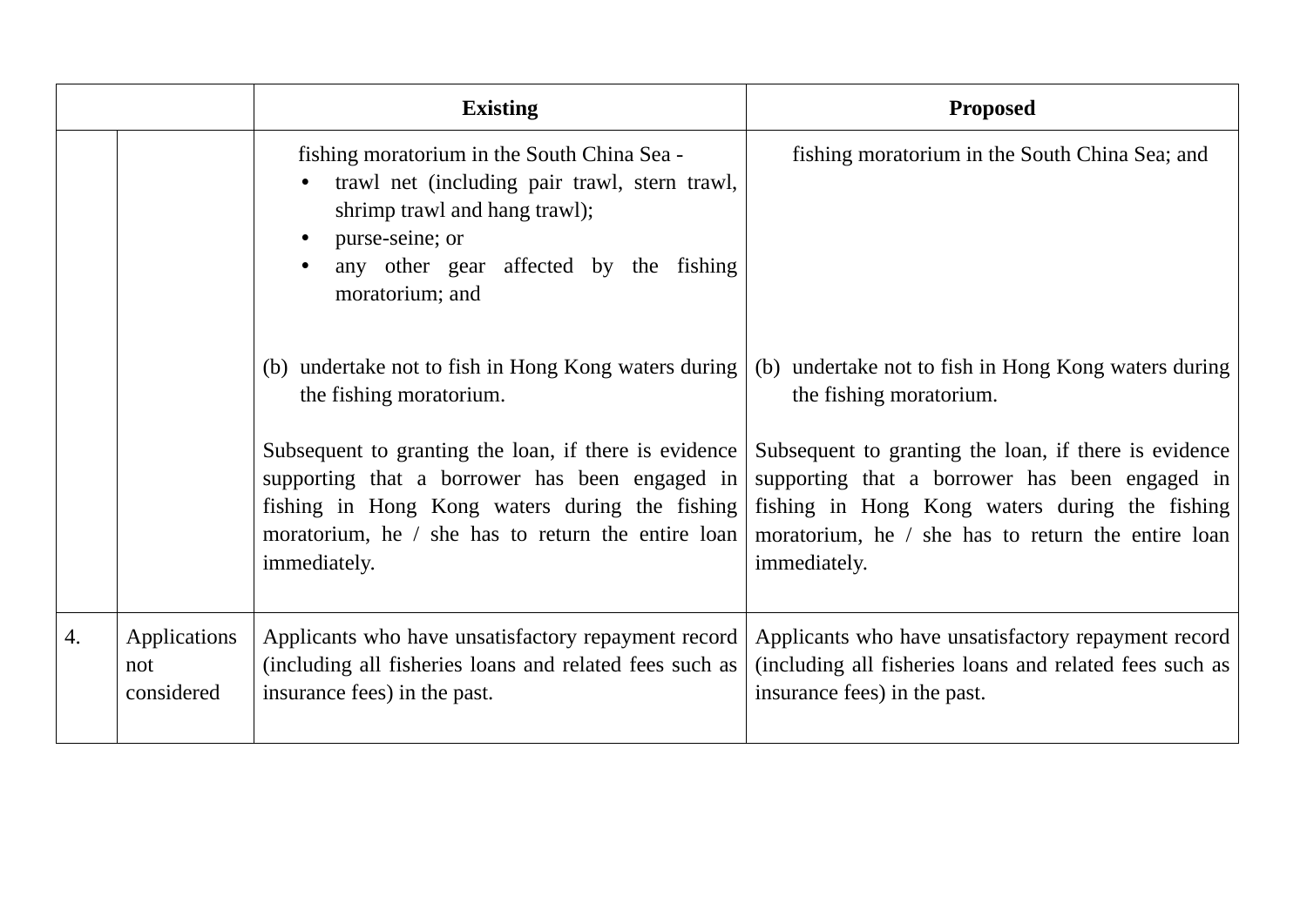|    |                                 | <b>Existing</b>                                                                                                                                                                                                                                                                                         | <b>Proposed</b>                                                                                                                                                                                                                  |
|----|---------------------------------|---------------------------------------------------------------------------------------------------------------------------------------------------------------------------------------------------------------------------------------------------------------------------------------------------------|----------------------------------------------------------------------------------------------------------------------------------------------------------------------------------------------------------------------------------|
| 5. | Number and<br>maximum<br>amount | Only one loan per vessel; and                                                                                                                                                                                                                                                                           | Only one loan per vessel for each annual fishing<br>moratorium; and                                                                                                                                                              |
|    |                                 | (a) not exceeding \$80,000 for vessels with engine<br>power less than 500 horsepower;                                                                                                                                                                                                                   | (a) not exceeding \$150,000 for vessels with engine<br>power less than 500 horsepower;                                                                                                                                           |
|    |                                 | (b) not exceeding $$120,000$ for vessels with engine<br>power not less than 500 but less than 1,000<br>horsepower; and                                                                                                                                                                                  | (b) not exceeding \$200,000 for vessels with engine<br>power not less than 500 but less than 1,000<br>horsepower; and                                                                                                            |
|    |                                 | (c) not exceeding $$150,000$ for vessels with engine<br>power not less than 1,000 horsepower.                                                                                                                                                                                                           | (c) not exceeding $$250,000$ for vessels with engine<br>power not less than 1,000 horsepower.                                                                                                                                    |
|    |                                 | (Subject to revision on the advice of the Fish<br>Marketing Advisory Board (FMAB) taking into<br>consideration the change in fuel price in the preceding<br>year and the operating environment of the fishermen,<br>provided that the maximum loan amount for each loan<br>would not exceed \$150,000.) | (Subject to revision on the advice of the FMAB taking)<br>into consideration the change in fuel price and the<br>operating environment of the fishermen, provided that<br>the maximum loan amount would not exceed<br>\$300,000. |
| 6. | Guarantee/<br>security          |                                                                                                                                                                                                                                                                                                         | Loan borrowers are required to either submit the Loan borrowers are required to either submit the<br>licence book of his fishing vessel to the Marine licence book of his fishing vessel to the Marine                           |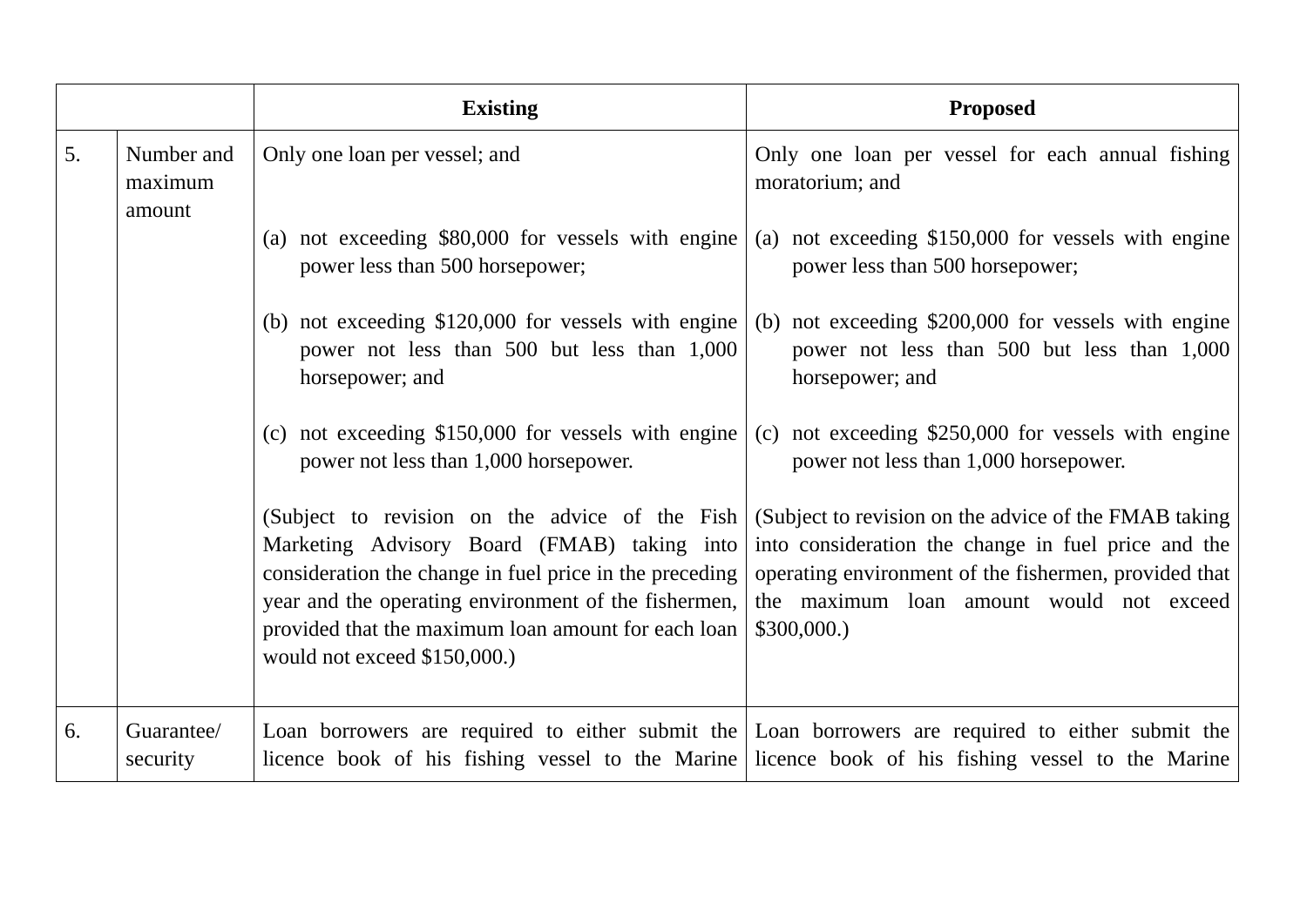|    |          | <b>Existing</b>                                                                                                                                                                                                                                                                                                                                       | <b>Proposed</b>                                                                                                                                                                                                                                                                                    |
|----|----------|-------------------------------------------------------------------------------------------------------------------------------------------------------------------------------------------------------------------------------------------------------------------------------------------------------------------------------------------------------|----------------------------------------------------------------------------------------------------------------------------------------------------------------------------------------------------------------------------------------------------------------------------------------------------|
|    |          | Department for endorsement that the vessel is the $\vert$<br>subject of the loan concerned or to provide an<br>acceptable guarantor or a co-operative society as a<br>co-borrower.                                                                                                                                                                    | Department for endorsement that the vessel is the<br>subject of the loan concerned or to provide an<br>acceptable guarantor or a co-operative society as a<br>co-borrower.                                                                                                                         |
|    |          | Subject to the provision of full and valid collateral/<br>security, Director of Marketing may exempt the<br>borrower from any of the endorsement/ guarantee<br>requirements stipulated above.                                                                                                                                                         | Subject to the provision of full and valid collateral/<br>security, Director of Marketing may exempt the<br>borrower from any of the endorsement/ guarantee<br>requirements stipulated above.                                                                                                      |
| 7. | Interest | The interest rate for the loan scheme is set at a<br>no-gain-no-loss (NGNL) level, with the interest<br>payment to be shared out by both the loan borrowers<br>and the Fish Marketing Organization (FMO)<br>calculated on a monthly basis at 2% per annum<br>(compound rate) and the differential between the<br>NGNL and 2% per annum, respectively. | The interest rate for the loan scheme is set at a NGNL<br>level, with the interest payment to be shared out by<br>both the loan borrowers and the FMO calculated on a<br>monthly basis at 2% per annum (compound rate) and<br>the differential between the NGNL and 2% per<br>annum, respectively. |
|    |          |                                                                                                                                                                                                                                                                                                                                                       | (On the advice of the FMAB, taking into<br>consideration the change in fuel price and the<br>operating environment of the fishermen, the FMO<br>may lower the interest rate charged on borrowers from                                                                                              |